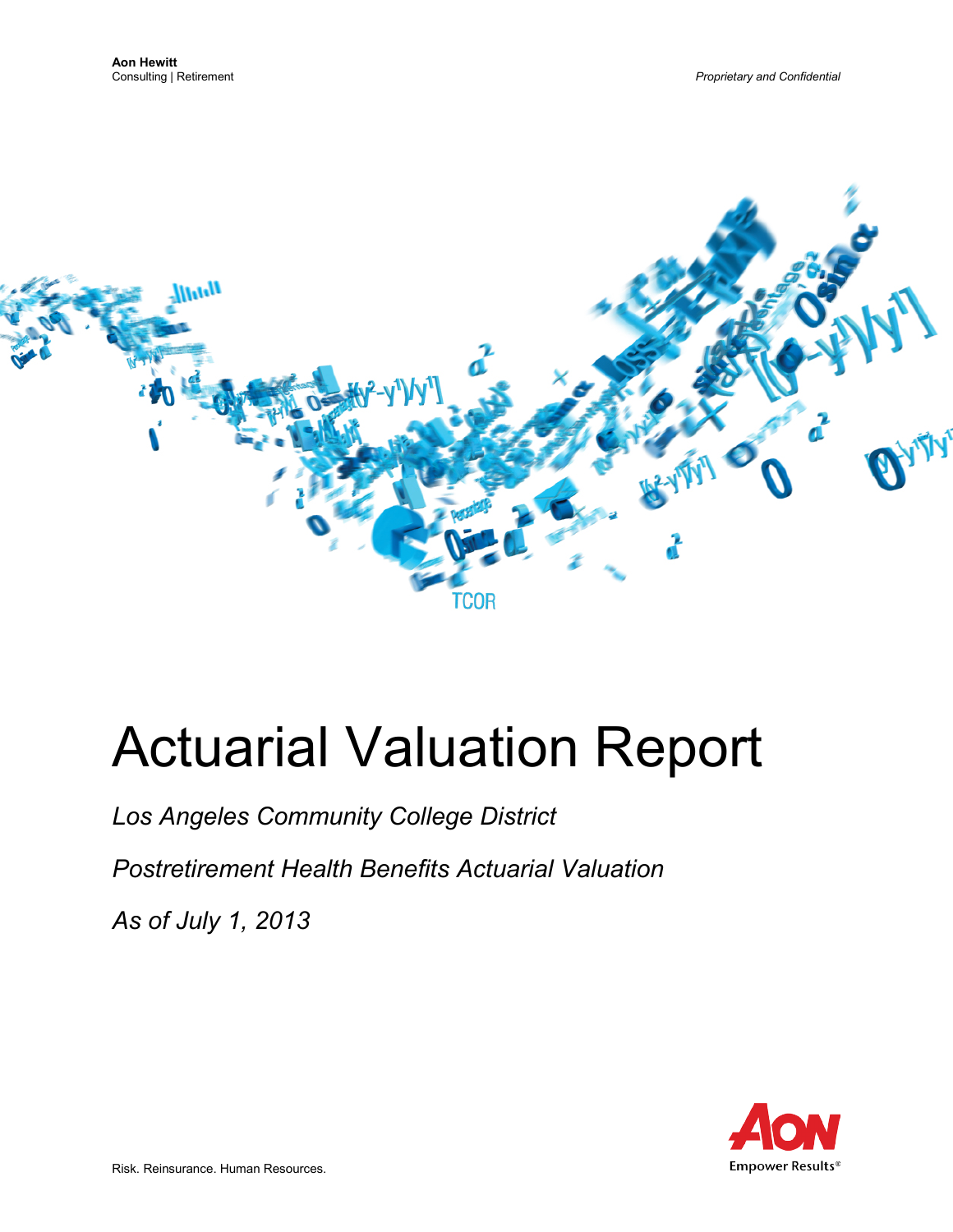# **Executive Summary**

# **Background**

Los Angeles Community College District provides healthcare benefits for eligible employees who retire with CalPERS or CalSTRS pension benefits immediately upon termination of employment from the District.

Under the plan, the District makes contributions for eligible retirees' medical, dental, and vision plan premiums. The district pays a percentage of costs (ranging from 50% to 100%) based on the employee's date of hire and years of service. Future retirees with more than 20 years of service receive 100% of premiums paid by the district. Effective January 1, 2010, the District began contracting with CalPERS for medical benefits.

Certain other groups receive different benefits. Employees that are not eligible for District paid contributions are still eligible for retiree coverage under California Assembly Bill 528 (AB528). At retirement, such retirees must pay for coverage at the full premium rates. Employees subject to the *2001 Agreement between the District and LACCD Police Officer's Association* may be eligible to receive benefits through LACERA that are paid by the District. In addition, the District will pay pre-Medicare retirees \$1,500 annually through 2014.

# **GASB 45**

The liabilities and annual costs for the District's contribution promises to retirees are calculated in this actuarial valuation in accordance with Governmental Accounting Standards Board Statement No. 45 (GASB 45). The District currently prefunds a portion of the liabilities in CalPERS's California Employer's Retirement Benefit Trust (CERBT) fund and recognizes OPEB liability as benefits are accrued. As this report shows, any required accrual determined on a GASB basis will be considerably higher than the amount on a pay-as-you-go basis.

It is important to note that only current active and retired participants are valued in this actuarial study. Future new entrants or any projected growth in the District's employee population are not considered.

# *ARC Development*

GASB requires an Annual Required Contribution (ARC) to be developed each year based on the Plan's assets and liabilities. Although GASB does not actually require prefunding, the portion of the ARC that is not funded each year accumulates as a liability on the District's financial statements.

The District has adopted the Entry Age Normal cost method with amortization of the unfunded liability over an open 30-year period as a level percent of payroll. It should be noted that pre-funding with an *open* amortization period is not expected to fully fund the actuarial accrued liability.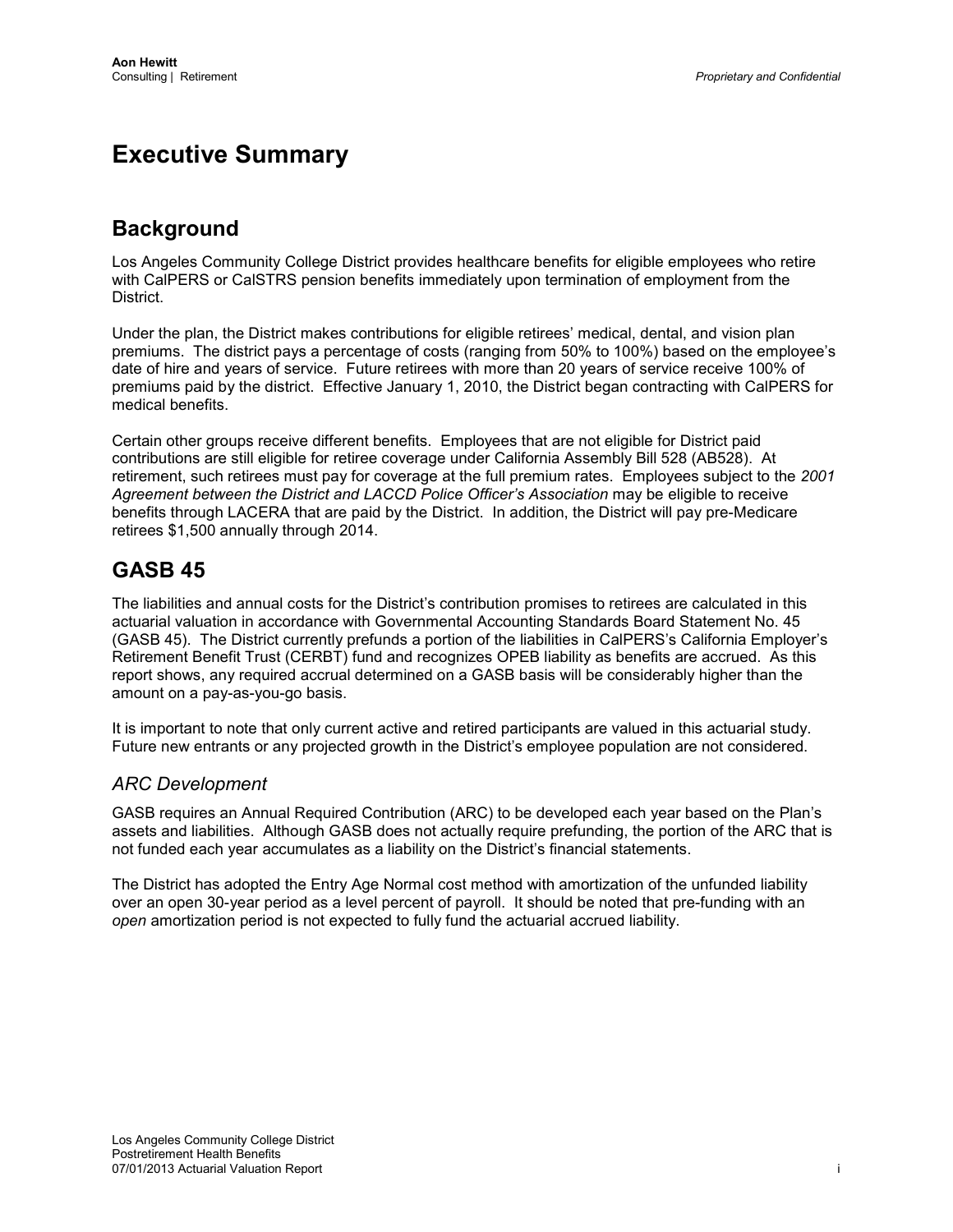# **Executive Summary (cont.)**

# *Future GASB Developments*

In May 2014, GASB issued an exposure draft of a statement that will change employer accounting and financial reporting for postemployment benefits other than pensions (OPEB). The impact is expected to be similar to that of GASB 67/68 for pension plans, which must be adopted effective for the fiscal year ending June 30, 2015. It is anticipated this new statement for OPEB would be effective for fiscal years beginning after December 15, 2016. The changes include moving unfunded liabilities from footnotes to the balance sheet, the potential for more volatile periodic expense, and a change in the discount rate basis. In order to prepare and effectively manage plans, it is important for agencies to consider and understand the possible ramifications.

# **Summary of Results**

# *Annual Required Contributions (ARC)*

The ARC for the fiscal year ending June 30, 2014 is \$34,419,000, which compares to the ARC for fiscal year ending June 30, 2013 of \$42,786,000. By further comparison, the expected pay-as-you-go funding amount is \$24,801,000.

# *Annual OPEB Cost (AOC)*

The AOC for the fiscal year ending June 30, 2014 is \$35,242,000. This is the District's annual expense for its OPEB plan.

### *Liabilities*

There are a few terms to understand related to the Plan's liabilities. The Present Value of Benefits (PVB) represents the actuarial present value of all future benefits expected to be paid to current employees and retirees. The Actuarial Accrued Liability (AAL) is the portion of the PVB attributable to past service. The Normal Cost is the portion of the PVB that is allocated to the current plan year for active employees.

Each liability is a present value calculated by using a selected discount rate. Results in this report are shown using a 6.88% discount rate, which assumes partial pre-funding. We also show results below assuming no pre-funding and full pre-funding based on 4.0% and 7.61% discount rates, respectively. The table below summarizes the liability results based on these three discount rates as of July 1, 2013:

|                                   | 4.00%         | 6.88%         | 7.61%         |  |
|-----------------------------------|---------------|---------------|---------------|--|
| Present Value of Benefits (PVB)   | \$933,579,000 | \$568,188,000 | \$511,504,000 |  |
| Actuarial Accrued Liability (AAL) | \$699,160,000 | \$478.320.000 | \$439,719,000 |  |
| Normal Cost                       | \$21,745,000  | \$10,465,000  | \$8,797,000   |  |

Note: The AAL and normal cost shown above were calculated by spreading costs over the participants' working lifetimes as a level percentage of pay. The costs could also be spread as level dollar amounts.

As an explanation of the meaning of the discount rate, the PVB using a 7.61% discount rate implies that if the District invested \$511,504,000 today in an interest bearing account that earns 7.61%, the liabilities would be fully funded. By comparison, if the interest bearing account were to only earn 4.0%, \$933,579,000 would be required to fully fund the liability.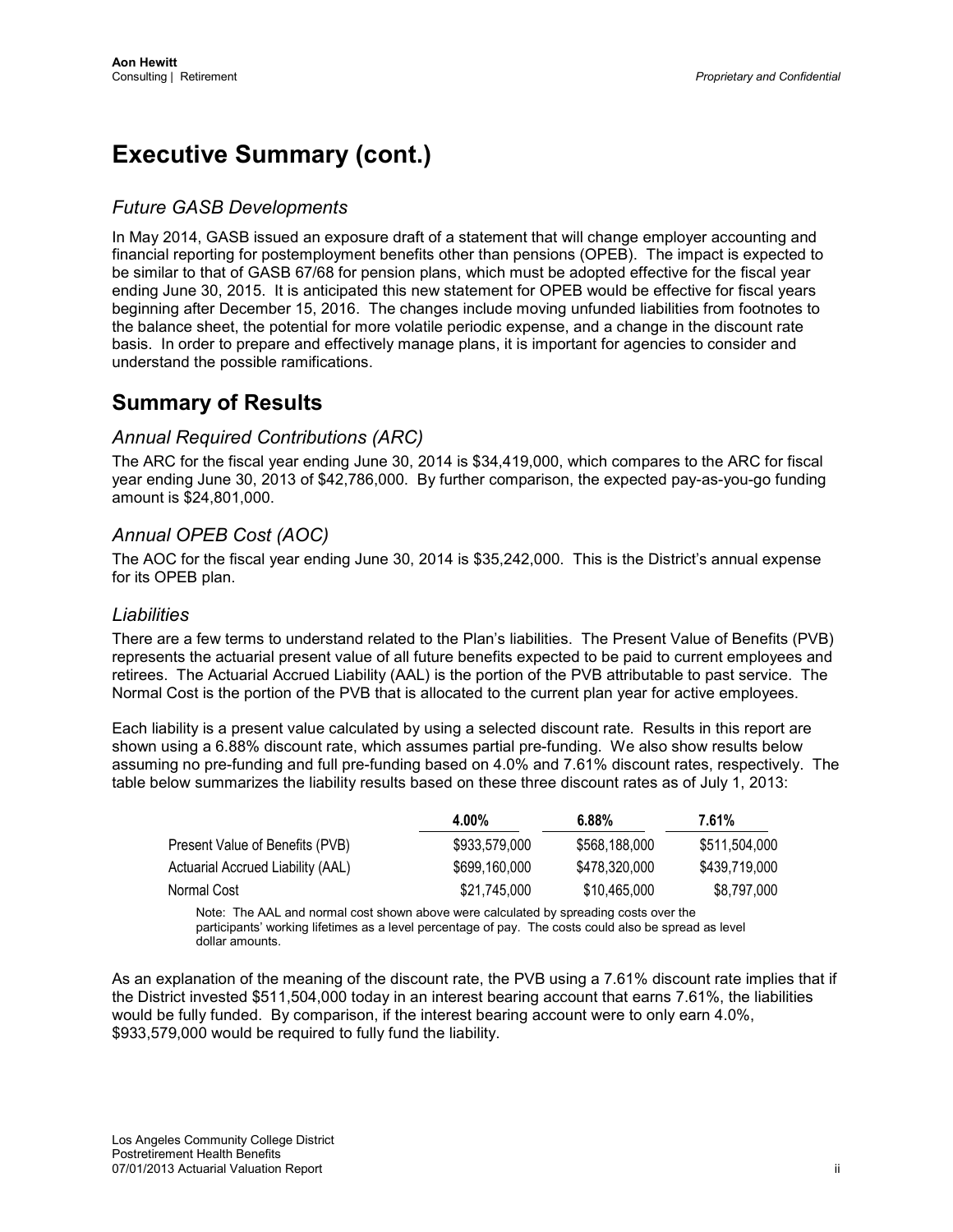# **Executive Summary (cont.)**

# *Discount Rate Selection*

As illustrated above, the discount rate can have a considerable impact on the magnitude of the liabilities, with lower discount rates resulting in higher liabilities. GASB states that the discount rate should be based on the long-term yield of investments used to finance the benefits. For an unfunded plan or when contributions are simply allocated to separate accounts but still reside in general assets, it is more appropriate to consider the return on general assets. Considering the District's intentions to prefund by contributing 1.92% of the total full-time salary expenditures plus the Medicare Part D reimbursement (assumed to be 80% of the pre-funded portion of the ARC), in addition to the pay-as-you-go amount, the results in this report are based on a 6.88% discount rate to reflect this decision.

Anticipated changes in GASB guidance for the discount rate selection basis will be different than under GASB 45, which may result in a different discount rate used in the future.

# **Sensitivity to Healthcare Trend**

The healthcare trend rate also has a significant effect on the amounts reported. To illustrate, increasing the healthcare trend rates by one percentage point each year would increase the accrual by approximately 22-23%.

*(Prior Valuation)*

# **Comparison to Prior Valuation**

The following table compares certain results to the prior valuation:

|                                                                               | July 1, 2013<br>(6.88%) | 1.10111010000011<br><b>July 1, 2011</b><br>(5.81%) |
|-------------------------------------------------------------------------------|-------------------------|----------------------------------------------------|
| Present Value of Benefits (PVB)                                               | \$568,188,000           | \$721,295,000                                      |
| Actuarial Accrued Liability (AAL)                                             | \$478,320,000           | \$593,388,000                                      |
| Assets                                                                        | \$51,823,000            | \$34,185,000                                       |
| Unfunded AAL                                                                  | \$426,497,000           | \$559,203,000                                      |
| Normal Cost with interest<br>Annual Required Contribution (ARC) for following | \$11,184,000            | \$14,867,000                                       |
| fiscal year                                                                   | \$34,419,000            | \$41,511,000                                       |

The liabilities and annual costs decreased from the prior valuation as a net result of the following offsetting factors:

- Projected healthcare costs are lower than expected, primarily due to premium increases lower than assumed in the prior valuation. Along with slighly lower future trend increases, this resulted in a liability gain.
- The discount rate changed from 5.81% to 6.88%, resulting in a liability decrease. The change reflects a higher portion of total obligations expected to be funded through contributions (80% of ARC compared to 50% previously), which affects the blending of discount rates.
- Assets were higher than expected due to pre-funding contributions higher than anticipated, partially offset with lower than expected investment returns. The net result is a decrease in future annual costs.
- Demographic assumptions (turnover, retirement, mortality and disability) were updated based on the 1997-2011 CalPERS Experience Study, resulting in nominal liability changes.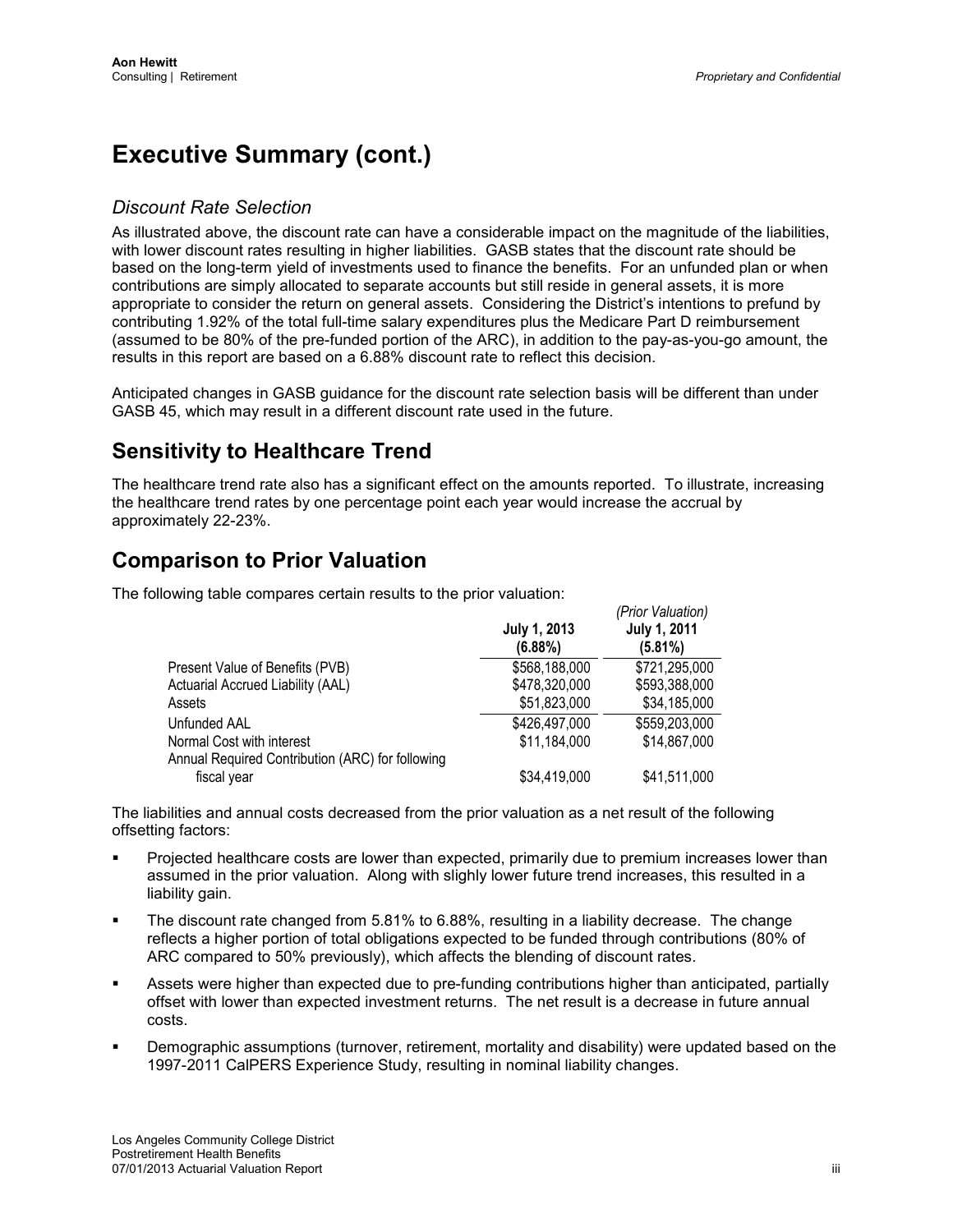# **Executive Summary (cont.)**

# **Other Developments**

The actuarial valuation results are appropriate as of the valuation date and use methods and assumptions that may change over time. The following developments may impact future assumptions and corresponding valuation results.

### *Mortality*

The Society of Actuaries is expected to finalize its recent study and update mortality tables and projected improvement scales later this year. While reflecting changes is not currently required, we anticipate the use of a new methodology to project future improvement to become widely adopted soon after the study is published.

Reflecting the most recent study would increase the District's liabilities and costs.

# *CalPERS Investment Rate*

CERBT is expected to soon modify investment allocations that will result in a change of the District's selected Strategy 1 allocation expected long term rate of return to 7.28% from 7.61%.

The expected asset return impacts the discount rate used for the valuation, and will likely affect the next actuarial valuation. Any effect on a change in the discount rate in the future will likely incorporate anticipated GASB changes in guidance that consider the longevity of assets available to pay plan benefits.

\* \* \* The following report shows the details of results by participant status and benefits provided, based on a 6.88% discount rate.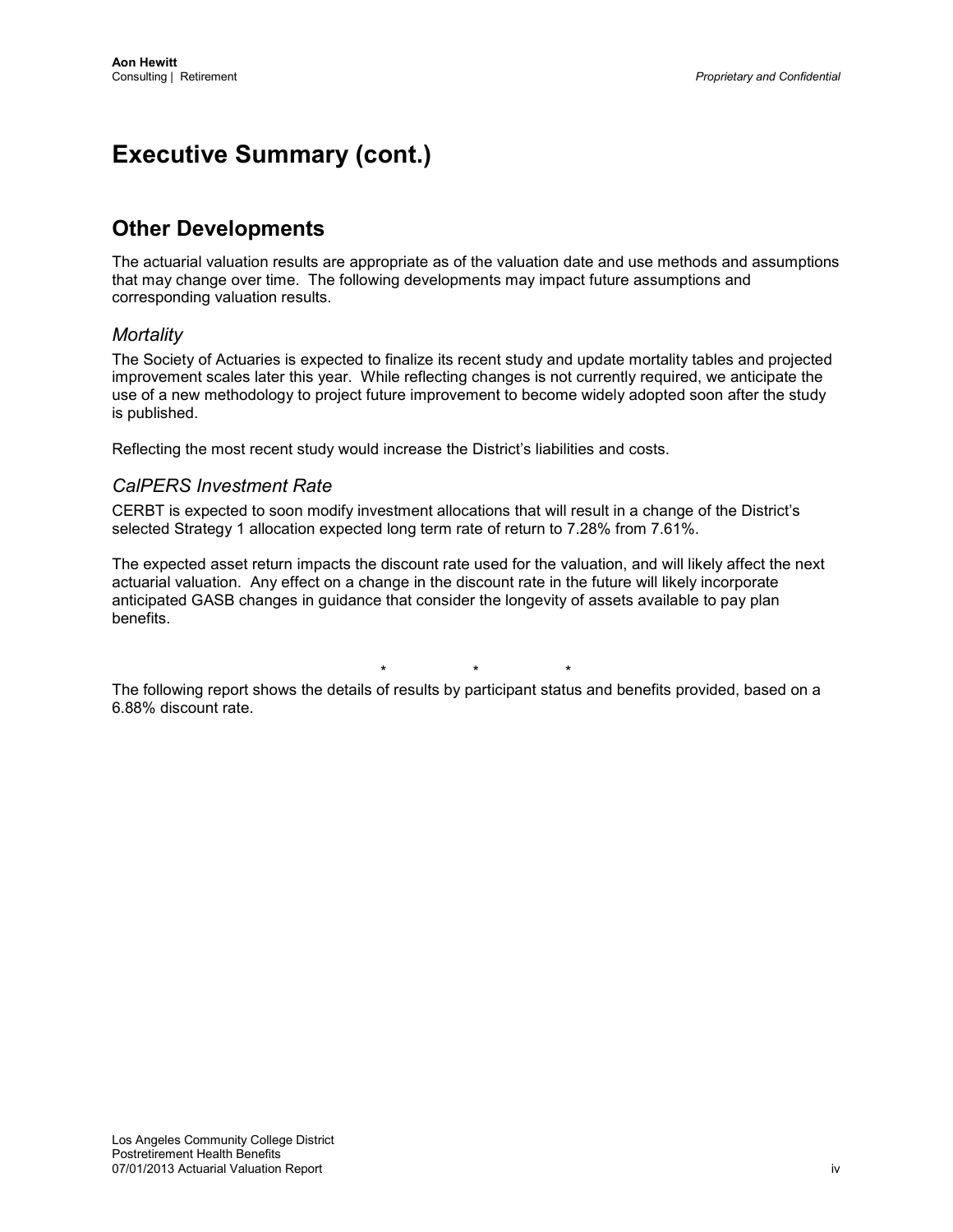# **Table of Contents**

|    | <b>Exhibits</b>                                   | Page           |
|----|---------------------------------------------------|----------------|
| 1. | <b>Actuarial Valuation Certificate</b>            | 1              |
| 2. | <b>Plan Liabilities</b>                           | 3              |
| 3. | <b>Plan Assets</b>                                | $5\phantom{1}$ |
| 4. | <b>Annual Costs</b>                               | 6              |
| 5. | <b>Projected Benefit Payments</b>                 | $\overline{7}$ |
| 6. | <b>GASB Reporting and Disclosure Information</b>  | 8              |
| 7. | <b>Participant Information</b>                    | 10             |
| 8. | <b>Summary of Principal Plan Provisions</b>       | 13             |
| 9. | <b>Actuarial Assumptions</b>                      | 15             |
|    | 10. Glossary                                      | 24             |
|    | Appendix - Projected 2014-2015 Liability and Cost | 30             |

U:\Los Angeles Community College District\OPEB Plan\2013\2013 LACCD Report final.docx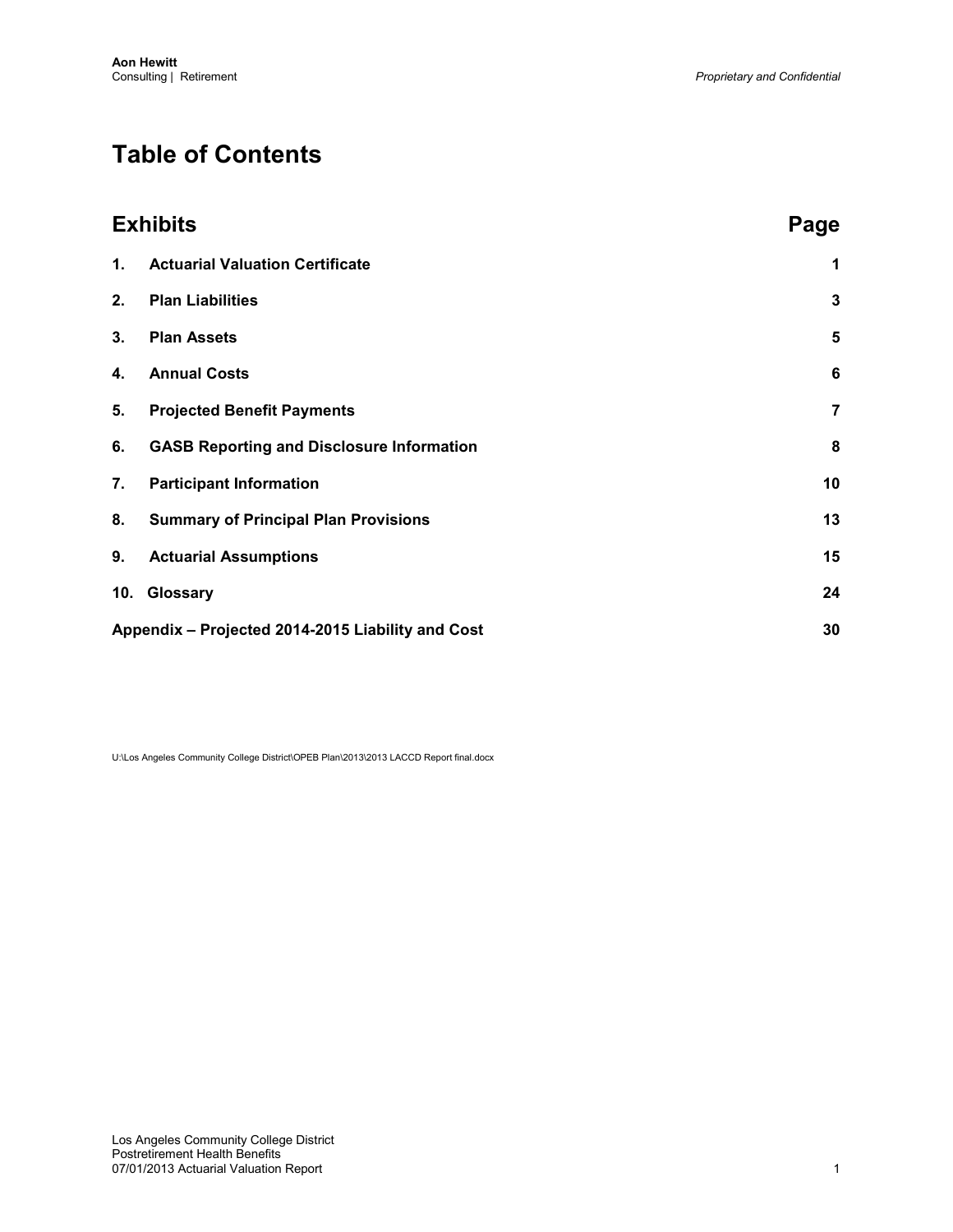# <span id="page-6-0"></span>**1. Actuarial Valuation Certificate**

This report presents the results of the actuarial valuation for the Los Angeles Community College District Postretirement Health Benefits as of July 1, 2013 for development of the Annual Required Contribution and disclosure items under Governmental Accounting Standards Board (GASB) Statement 45.

This report was prepared using generally accepted actuarial practices and methods. The actuarial assumptions used in the calculations are individually reasonable and reasonable in aggregate.

Future actuarial measurements may differ significantly from the current measurements presented in this report due to such factors as the following:

- Plan experience differing from that anticipated by the economic or demographic assumptions
- Changes in economic or demographic assumptions
- Increases or decreases expected as part of the natural operation of the methodology used for these measurements (such as the end of an amortization period or additional cost or contribution requirements based on the plan's funded status)
- Changes in plan provisions or applicable law

Due to the limited scope of our assignment, we did not perform an analysis of the potential range of such future measurements.

Aon Hewitt did not audit the employee data and financial information used in this valuation. On the basis of our review of this data, we believe that the information is sufficiently complete and reliable, and that it is appropriate for the purposes intended.

Actuarial computations under GASB 45 are for purposes of fulfilling employer accounting requirements. The calculations reported herein have been made on a basis consistent with our understanding of these accounting standards. Determinations for purposes other than meeting Employer financial accounting requirements may be different from these results. As required by GASB 45, this valuation assumes this will be an ongoing plan. However, this assumption does not imply any obligation by the employer to continue the plan.

This report is intended for the sole use of the Los Angeles Community College District. It is intended only to supply information for the District to comply with the stated purpose of the report and may not be appropriate for other business purposes. Reliance on information contained in this report by anyone for other than the intended purposes, puts the relying entity at risk of being misled because of confusion or failure to understand applicable assumptions, methodologies, or limitations of the report's conclusions. Accordingly, no person or entity, including the Los Angeles Community College District should base any representations or warranties in any business agreement on any statements or conclusions contained in this report without the written consent of Aon Hewitt.

The actuaries whose signatures appear below are Members of the American Academy of Actuaries and meet the Qualification Standards of the American Academy of Actuaries to render the actuarial opinion contained herein. The actuaries are available to answer any questions with regard to the matters enumerated in this report.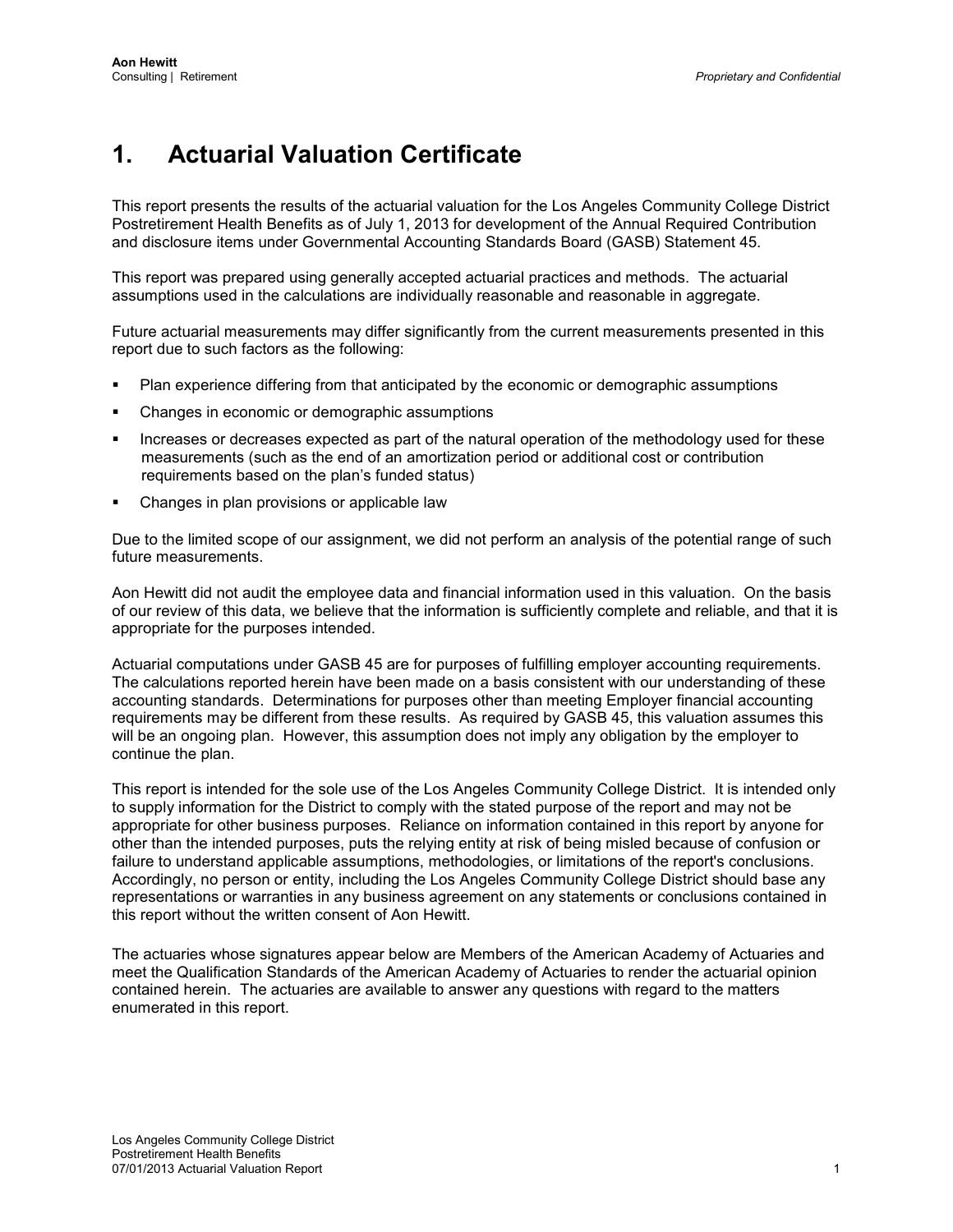# **1. Actuarial Valuation Certificate (cont.)**

Aon's relationship with the Plan and the Plan Sponsor is strictly professional. There are no aspects of the relationship that may impair or appear to impair the objectivity of our work.

Respectfully submitted,

Bradley an

Bradley J. Au, EA, MAAA **Partner** 

(213) 996-1729 (213) 996-1729 (813) 636-3084<br>brad.au@aonhewitt.com stephen.lamber

tephones LOuld

Stephen Lambert-Oswald, FSA, EA, MAAA **Consultant** 

stephen.lambert.oswald@aonhewitt.com

Aon Hewitt 707 Wilshire Boulevard Suite 2600 Los Angeles, CA 90017

October 17, 2014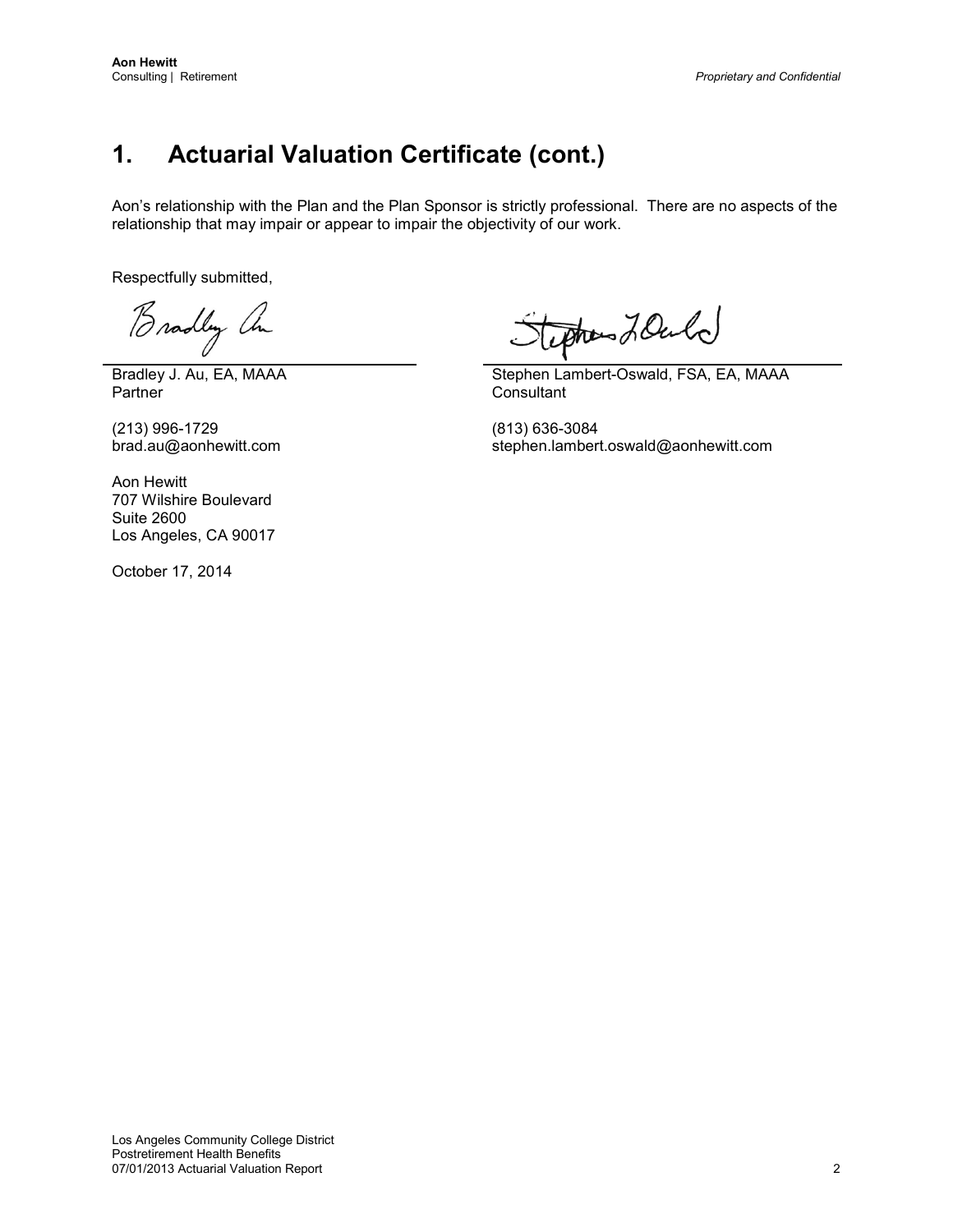# <span id="page-8-0"></span>**2. Plan Liabilities**

The liabilities shown in this exhibit were calculated using a 6.88% discount rate as of the July 1, 2013 valuation date. Certain items are utilized in the development of the Annual Required Contribution (ARC) as shown in the following exhibit.

The **Present Value of Benefits (PVB)** represents the actuarial present value of all benefits ever to be paid to current employees and retirees. Although not used in the District's calculations, the PVB follows:

|                            |               | <b>Police</b> |                  |               |  |  |
|----------------------------|---------------|---------------|------------------|---------------|--|--|
|                            | General       | AB528 *       | <b>Agreement</b> | <b>Total</b>  |  |  |
| <b>PVB</b>                 |               |               |                  |               |  |  |
| Medical - Pre 65           |               |               |                  |               |  |  |
| Active                     | \$67,317,000  | \$0           | \$540,000        | \$67,857,000  |  |  |
| <b>Retirees</b>            | \$20,019,000  | \$0           | \$22,000         | \$20,041,000  |  |  |
| <b>Subtotal</b>            | \$87,336,000  | \$0           | \$562,000        | \$87,898,000  |  |  |
| Medical - Post 65          |               |               |                  |               |  |  |
| Active                     | \$183,795,000 | \$0           | \$1,021,000      | \$184,816,000 |  |  |
| <b>Retirees</b>            | \$214,759,000 | \$0           | \$424,000        | \$215,183,000 |  |  |
| <b>Subtotal</b>            | \$398,554,000 | \$0           | \$1,445,000      | \$399,999,000 |  |  |
| Dental                     |               |               |                  |               |  |  |
| Active                     | \$29,021,000  | \$0           | \$464,000        | \$29,485,000  |  |  |
| <b>Retirees</b>            | \$33,008,000  | \$0           | \$0              | \$33,008,000  |  |  |
| <b>Subtotal</b>            | \$62,029,000  | \$0           | \$464,000        | \$62,493,000  |  |  |
| <b>Vision</b>              |               |               |                  |               |  |  |
| Active                     | \$6,513,000   | \$0           | \$157,000        | \$6,670,000   |  |  |
| <b>Retirees</b>            | \$9,946,000   | \$0           | \$0              | \$9,946,000   |  |  |
| <b>Subtotal</b>            | \$16,459,000  | \$0           | \$157,000        | \$16,616,000  |  |  |
| <b>HRA</b>                 |               |               |                  |               |  |  |
| Active                     | \$457,000     | \$0           | \$0              | \$457,000     |  |  |
| Retirees                   | \$725,000     | \$0           | \$0              | \$725,000     |  |  |
| <b>Subtotal</b>            | \$1,182,000   | \$0           | \$0              | \$1,182,000   |  |  |
| <b>All Benefits</b>        |               |               |                  |               |  |  |
| Active                     | \$287,103,000 | \$0           | \$2,182,000      | \$289,285,000 |  |  |
| <b>Retirees</b>            | \$278,457,000 | \$0           | \$446,000        | \$278,903,000 |  |  |
| <b>Total PVB</b>           | \$565,560,000 | \$0           | \$2,628,000      | \$568,188,000 |  |  |
| <b>PVB Per Participant</b> |               |               |                  |               |  |  |
| Active                     | \$80,000      | \$0           | \$43,000         | \$80,000      |  |  |
| <b>Retirees</b>            | \$89,000      | \$0           | \$149,000        | \$89,000      |  |  |

\* AB528 retiree contributions are expected to cover all costs, so no liabilities are shown.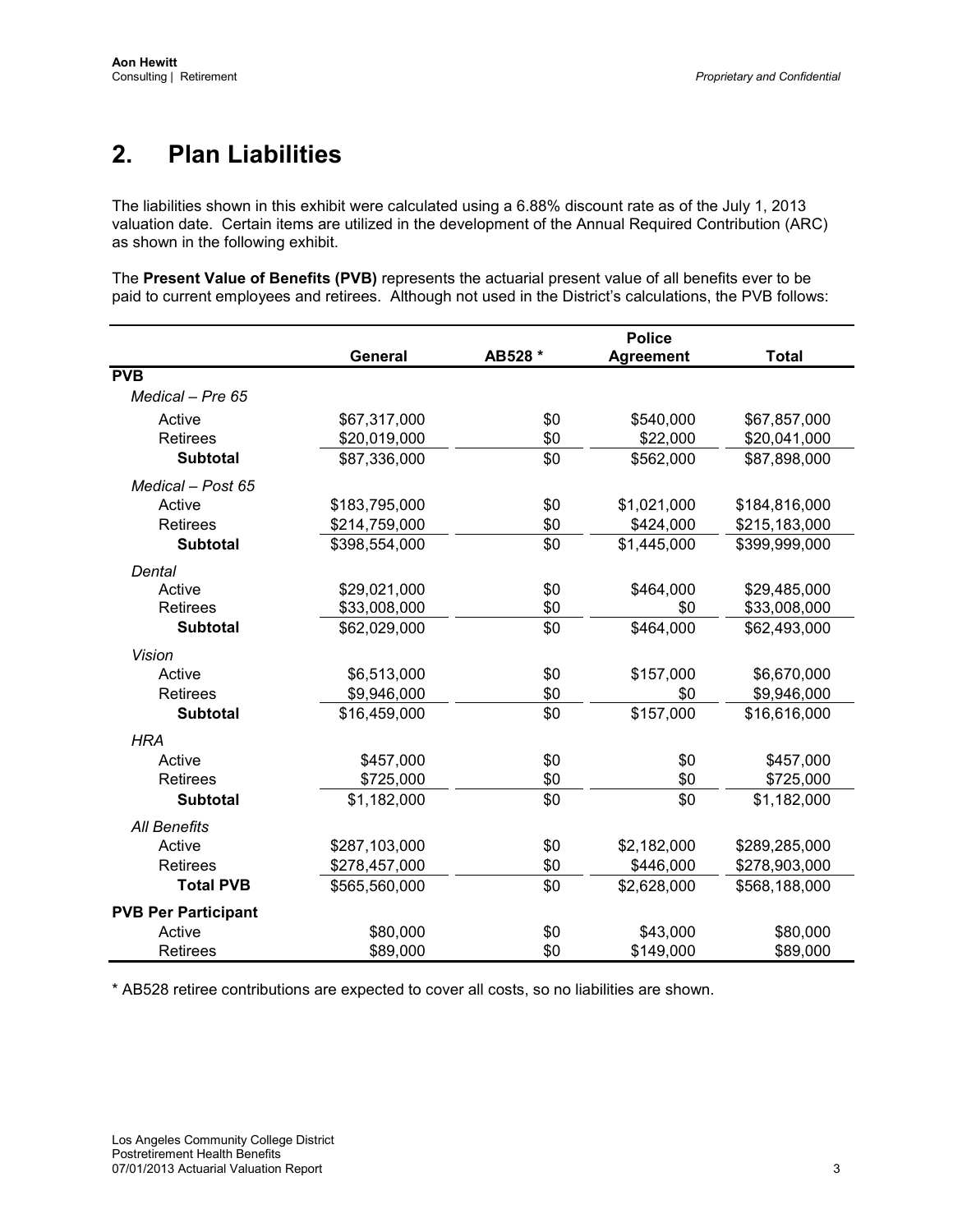# **2. Plan Liabilities (cont.)**

The **Actuarial Accrued Liability (AAL)** is the portion of the PVB attributable to past service. For retirees and fully eligible active employees, the AAL is equal to the PVB. For other active employees, the AAL is the portion of the PVB deemed to be accrued to date. The **Normal Cost** is the portion of the PVB that is allocated to the current plan year for active employees.

The AAL in this report is based on the Entry Age Normal cost method and has been developed by spreading costs as a level percentage of payroll, as follows:

|                               |               | <b>Police</b> |                  |               |  |  |
|-------------------------------|---------------|---------------|------------------|---------------|--|--|
|                               | General       | <b>AB528</b>  | <b>Agreement</b> | <b>Total</b>  |  |  |
| <b>AAL</b>                    |               |               |                  |               |  |  |
| Medical - Pre 65              |               |               |                  |               |  |  |
| Active                        | \$44,310,000  | \$0           | \$312,000        | \$44,622,000  |  |  |
| <b>Retirees</b>               | \$20,019,000  | \$0           | \$22,000         | \$20,041,000  |  |  |
| <b>Subtotal</b>               | \$64,329,000  | \$0           | \$334,000        | \$64,663,000  |  |  |
| Medical - Post 65             |               |               |                  |               |  |  |
| Active                        | \$128,406,000 | \$0           | \$908,000        | \$129,314,000 |  |  |
| Retirees                      | \$214,759,000 | \$0           | \$424,000        | \$215,183,000 |  |  |
| <b>Subtotal</b>               | \$343,165,000 | \$0           | \$1,332,000      | \$344,497,000 |  |  |
| Dental                        |               |               |                  |               |  |  |
| Active                        | \$20,642,000  | \$0           | \$0              | \$20,642,000  |  |  |
| <b>Retirees</b>               | \$33,008,000  | \$0           | \$0              | \$33,008,000  |  |  |
| Subtotal                      | \$53,650,000  | \$0           | \$0              | \$53,650,000  |  |  |
| Vision                        |               |               |                  |               |  |  |
| Active                        | \$4,631,000   | \$0           | \$0              | \$4,631,000   |  |  |
| <b>Retirees</b>               | \$9,946,000   | \$0           | \$0              | \$9,946,000   |  |  |
| <b>Subtotal</b>               | \$14,577,000  | \$0           | \$0              | \$14,577,000  |  |  |
| <b>HRA</b>                    |               |               |                  |               |  |  |
| Active                        | \$208,000     | \$0           | \$0              | \$208,000     |  |  |
| <b>Retirees</b>               | \$725,000     | \$0           | \$0              | \$725,000     |  |  |
| <b>Subtotal</b>               | \$933,000     | \$0           | \$0              | \$933,000     |  |  |
| <b>All Benefits</b>           |               |               |                  |               |  |  |
| Active                        | \$198,197,000 | \$0           | \$1,220,000      | \$199,417,000 |  |  |
| <b>Retirees</b>               | \$278,457,000 | \$0           | \$446,000        | \$278,903,000 |  |  |
| <b>Total AAL</b>              | \$476,654,000 | \$0           | \$1,666,000      | \$478,320,000 |  |  |
| <b>AAL Per Participant</b>    |               |               |                  |               |  |  |
| Active                        | \$56,000      | \$0           | \$24,000         | \$55,000      |  |  |
| Retirees                      | \$89,000      | \$0           | \$149,000        | \$89,000      |  |  |
| <b>Normal Cost</b>            |               |               |                  |               |  |  |
| Medical - Pre 65              | \$2,592,000   | \$0           | \$86,000         | \$2,678,000   |  |  |
| Medical - Post 65             | \$6,370,000   | \$0           | \$138,000        | \$6,508,000   |  |  |
| Dental                        | \$993,000     | \$0           | \$0              | \$993,000     |  |  |
| Vision                        | \$223,000     | \$0           | \$0              | \$223,000     |  |  |
| <b>HRA</b>                    | \$63,000      | \$0           | \$0              | \$63,000      |  |  |
| <b>Total Normal Cost</b>      | \$10,241,000  | \$0           | \$224,000        | \$10,465,000  |  |  |
| <b>Normal Cost Per Active</b> | \$2,900       | \$0           | \$4,400          | \$2,900       |  |  |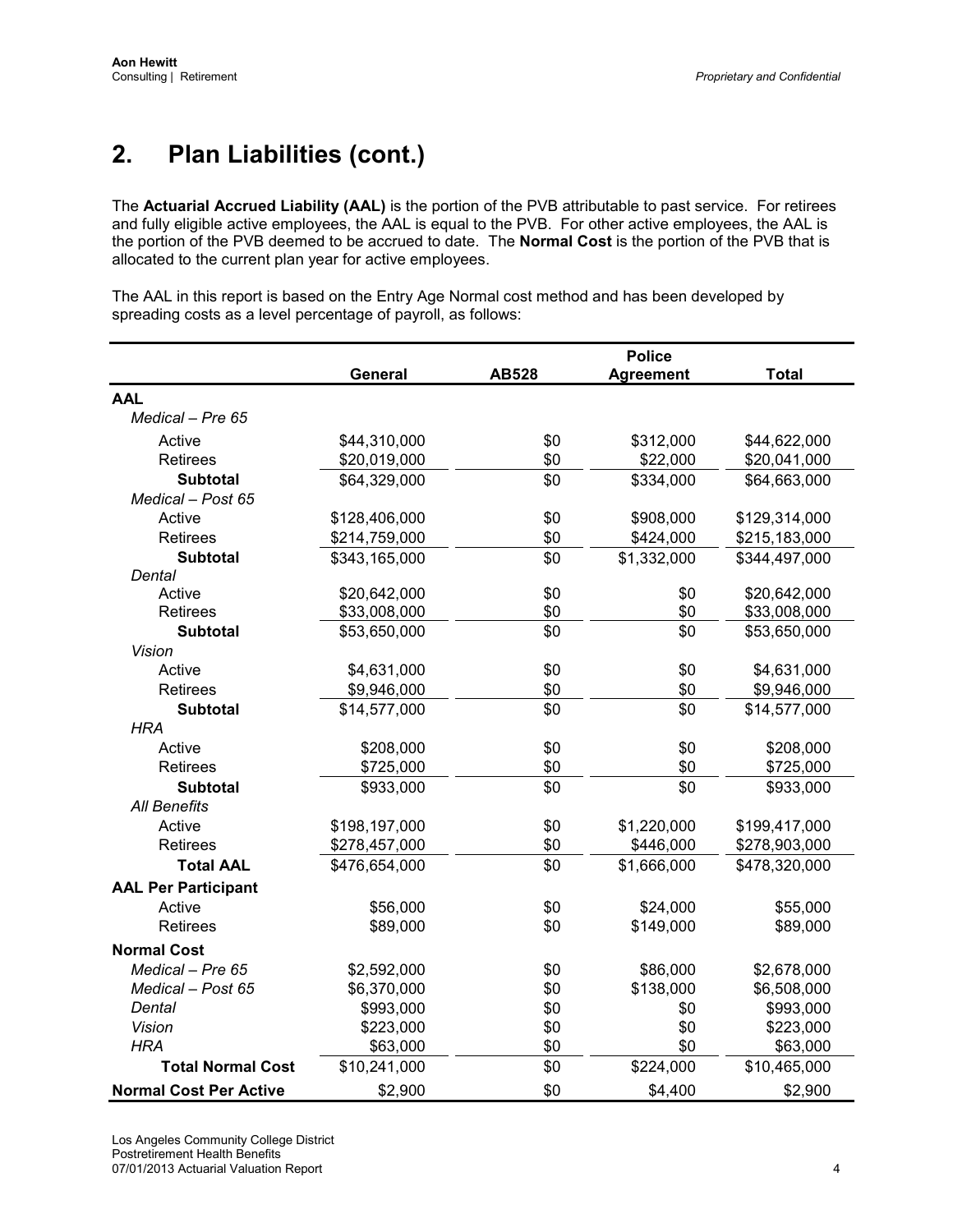# <span id="page-10-0"></span>**3. Plan Assets**

The District currently prefunds a portion of the liabilities in CalPERS's California Employer's Retirement Benefit Trust (CERBT) fund. Projected assets reflect the District's intentions to prefund 1.92% of total fulltime salary expenditures plus Medicare Part D reimbursement (approximately \$1 million each year assumed), which is approximately 80% of the pre-funded portion of the ARC.

The following table shows the development of assets since the prior valuation.

| <b>Assets</b>                         | <b>July 1, 2011</b><br>to<br>June 30, 2012 | <b>July 1, 2012</b><br>to<br>June 30, 2013 |
|---------------------------------------|--------------------------------------------|--------------------------------------------|
| Assets, Beginning of Year             | \$34,185,000                               | \$41,695,000                               |
| Contributions - Pre-Funding           | 7,174,000                                  | 5,178,000                                  |
| Investment Earnings (net of expenses) | 336,000                                    | 4,950,000                                  |
| Assets, End of Year                   | \$41,695,000                               | \$51,823,000                               |
| Approximate Return on Assets          | 1%                                         | 11%                                        |

The following table summarizes the employer contributions attributable to each fiscal year:

|                                         | <b>July 1, 2011</b><br>to<br>June 30, 2012 | <b>July 1, 2012</b><br>to<br>June 30, 2013 |
|-----------------------------------------|--------------------------------------------|--------------------------------------------|
| <b>Contributions - Current Retirees</b> | \$23,698,000                               | \$23,399,000                               |
| Contributions - Pre-Funding             | 7,174,000                                  | 5,178,000                                  |
| <b>Total Employer Contributions</b>     | \$30,872,000                               | \$28,577,000                               |

The assets shown as of June 30, 2012 and June 30, 2013 are based on the District's financial statements for fiscal year ending June 30, 2013 and CalPERS CERBT fund statements.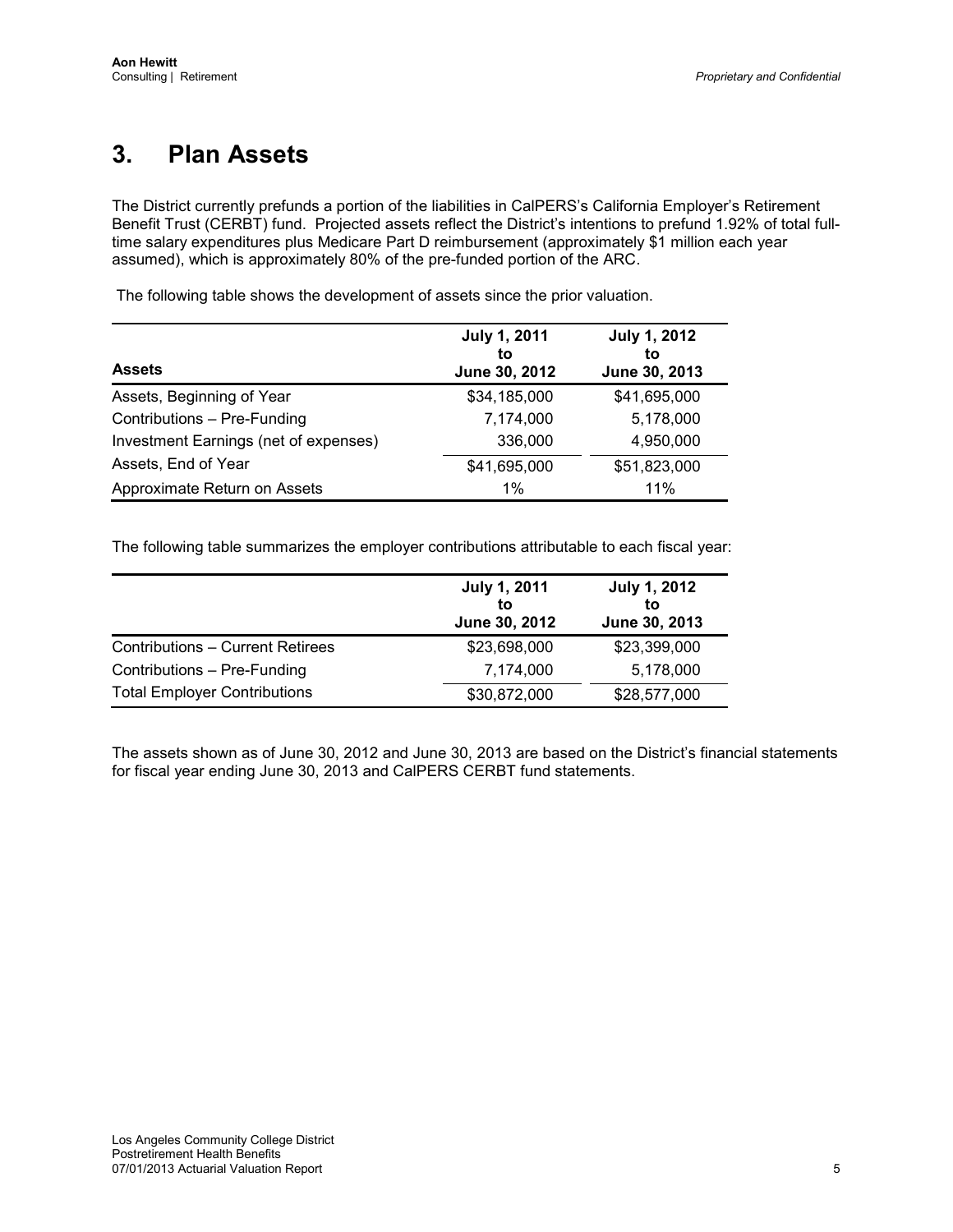# <span id="page-11-0"></span>**4. Annual Costs**

# Development of the Annual Required Contribution (ARC)

The ARC amounts shown below are determined by amortizing future costs as a level percent of payroll. The level percent of payroll method will reduce current costs but increase future costs as District payroll increases over time. The ARC amounts shown assume payments are made at the end of the year. Assets are allocated proportionately to the actuarial accrued liability for illustration purposes.

The ARC is equal to the Normal Cost plus the amortization of the unfunded AAL over a 30 year open period. The ARC is developed below for the fiscal year ending June 30, 2014:

|                                                     |               |       | <b>Police</b>    |                       |
|-----------------------------------------------------|---------------|-------|------------------|-----------------------|
|                                                     | General       | AB528 | <b>Agreement</b> | Total                 |
| Actuarial Accrued Liability (AAL)                   | \$476,654,000 | \$0   | \$1,666,000      | \$478,320,000         |
| Assets (allocated by AAL)                           | \$51,583,000  | \$0   | \$240,000        | \$51,823,000          |
| Unfunded Accrued Liability (UAL)                    | \$425,071,000 |       | \$1,426,000      | \$426,497,000         |
| <b>Amortization Period</b>                          |               |       |                  | 30                    |
| Amortization of UAL                                 | \$23,157,000  | \$0   | \$78,000         | \$23,235,000          |
| Normal Cost, plus interest<br>% of payroll          | \$10,945,000  | \$0   | \$239,000        | \$11,184,000<br>4.2%  |
| <b>Annual Required Contribution</b><br>% of payroll | \$34,102,000  | \$0   | \$317,000        | \$34,419,000<br>13.0% |

# Development of the Annual OPEB Cost (AOC)

The AOC is the accrual basis measure of periodic cost recognized by the District, as developed below for the fiscal year ending June 30, 2014:

| Net OPEB Obligation, Beginning of Year               | \$57,451,000  |
|------------------------------------------------------|---------------|
| <b>Annual Required Contribution</b>                  | \$34,419,000  |
|                                                      |               |
| Interest on Net OPEB Obligation, at 6.88%            | 3,953,000     |
| Adjustment to the ARC (amortization factor of 20.99) | (3, 130, 000) |
| Annual OPEB Cost (AOC)                               | \$35,242,000  |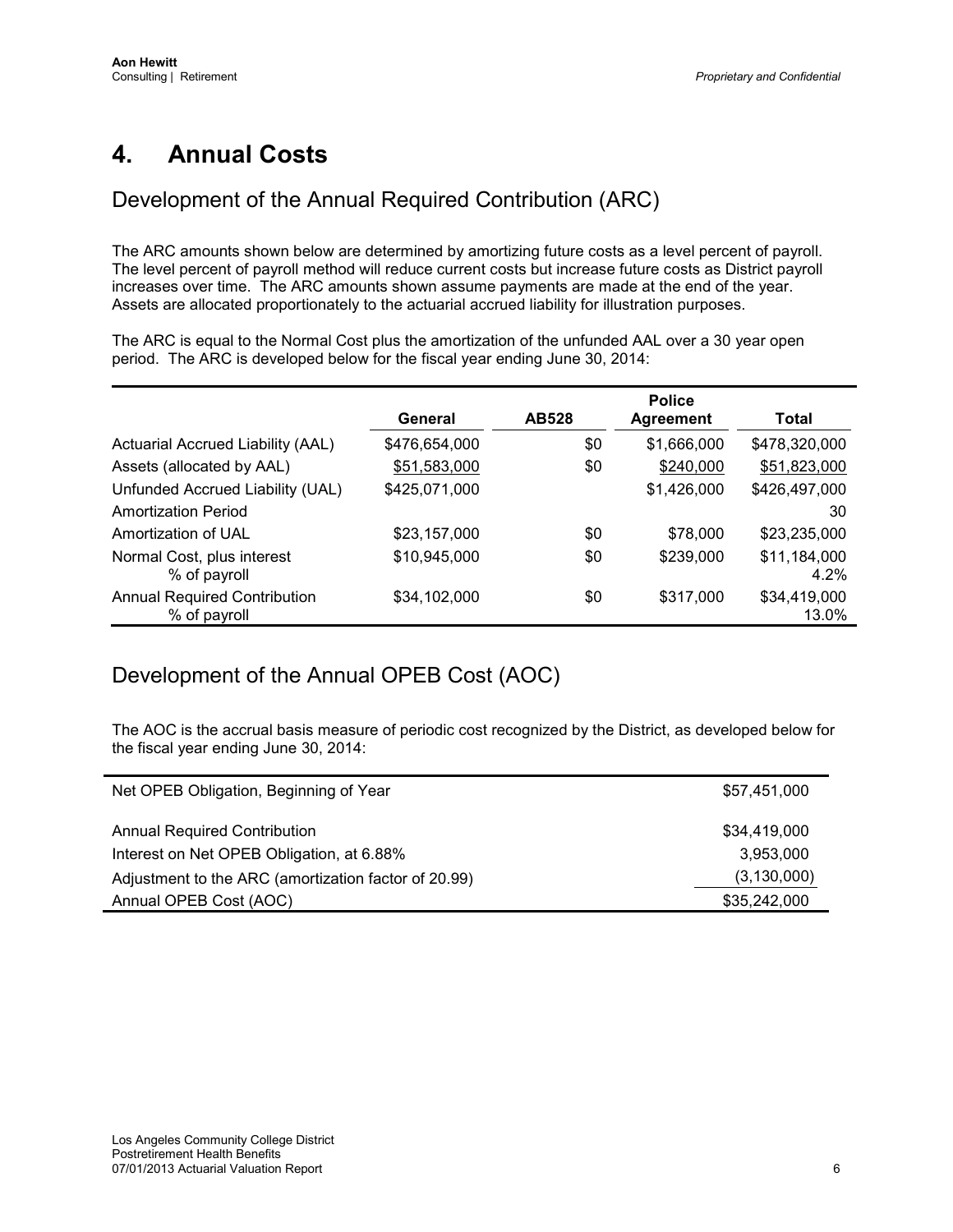# <span id="page-12-0"></span>**5. Projected Benefit Payments**

The following table shows the estimated projected net District benefit payments based on the current plan provisions, current plan participants, and the valuation assumptions used in this report. The payments would be equivalent to funding the liabilities on a pay-as-you-go basis.

| Year Ending<br>June 30 | <b>Distributions</b> |
|------------------------|----------------------|
| 2014                   | 24,801,000           |
| 2015                   | 26,965,000           |
| 2016                   | 28,063,000           |
| 2017                   | 29,635,000           |
| 2018                   | 30,955,000           |
| 2019                   | 32,088,000           |
| 2020                   | 33,272,000           |
| 2021                   | 34,490,000           |
| 2022                   | 35,613,000           |
| 2023                   | 36,870,000           |
| 2024                   | 38,138,000           |
| 2025                   | 39,407,000           |
| 2026                   | 40,755,000           |
| 2027                   | 42,163,000           |
| 2028                   | 43,433,000           |
| 2029                   | 44,689,000           |
| 2030                   | 45,953,000           |
| 2031                   | 47,259,000           |
| 2032                   | 48,633,000           |
| 2033                   | 49,786,000           |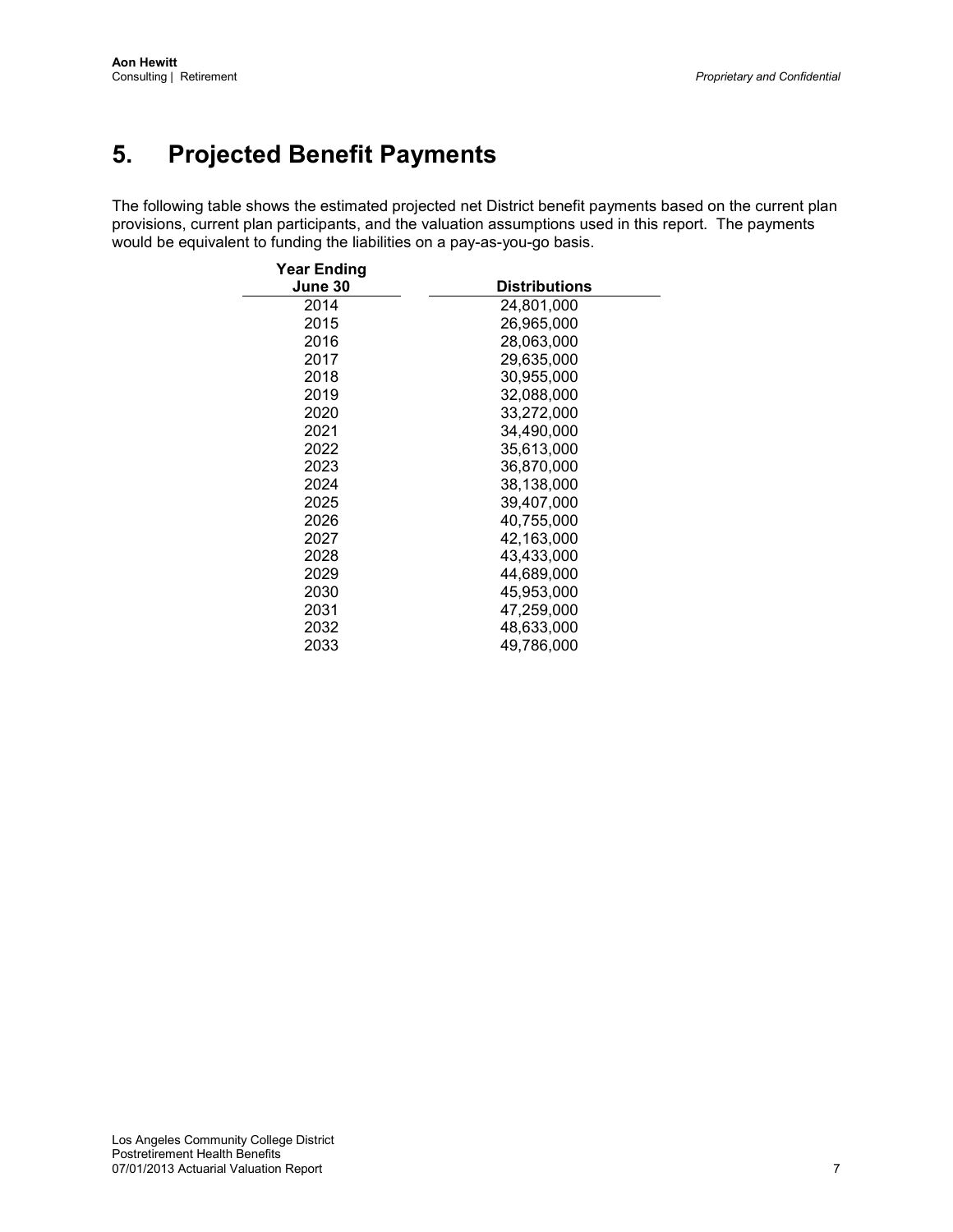# <span id="page-13-0"></span>**6. GASB Reporting and Disclosure Information**

GASB 45 requires certain items to be disclosed in the footnotes to the District's financial statements, including the following:

- Plan description
	- $\circ$  Name of plan and identification of the entity that administers plan  $\circ$  Brief description of the types of benefits
	- Brief description of the types of benefits
- Funding policy
	- $\circ$  Required contribution rates of plan members<br> $\circ$  Required contribution rates of emplover
	- Required contribution rates of employer

In addition, the tables below show required supplementary information to be shown with three years of historical information in the District's financial statements.

*Sample information is shown based on the District's adoption of GASB 45 for the fiscal year ending June 30, 2008, election to use the entry age normal cost method with unfunded liabilities amortized over an open 30 year period, and continuation of partially pre-funding the ARC.*

# *Development of Net OPEB Obligation (NOO) and Annual OPEB Cost (000s omitted)*

| Fiscal<br>Year | Annual<br>Required<br>Contributions | Actual<br>Contribution | <b>NOO</b><br>End<br>of Year | Interest on<br>Net OPEB<br>Obligation | Adjustment to<br>the Annual<br>Required<br>Contribution | Annual<br><b>OPEB</b><br>Cost | Interest<br>Rate | Salary<br>Scale | Amortization<br>Factor |
|----------------|-------------------------------------|------------------------|------------------------------|---------------------------------------|---------------------------------------------------------|-------------------------------|------------------|-----------------|------------------------|
| 07/08          | \$41.228                            | \$38,083               | \$3.145                      | \$0                                   | \$0                                                     | \$41.228                      | 5.88%            | 3.25%           | 20.80                  |
| 08/09          | \$42.051                            | \$27.156               | \$18,039                     | \$0                                   | \$0                                                     | \$42.051                      | 5.88%            | 3.25%           | 20.80                  |
| 09/10          | \$39,658                            | \$33.168               | \$24.724                     | \$1,061                               | (\$867)                                                 | \$39.852                      | 5.88%            | 3.25%           | 20.80                  |
| 10/11          | \$40.643                            | \$33.804               | \$31.828                     | \$1.454                               | (\$1,189)                                               | \$40,908                      | 5.88%            | 3.25%           | 20.80                  |
| 11/12          | \$41.511                            | \$30,872               | \$42,799                     | \$1,847                               | (\$1,515)                                               | \$41.843                      | 5.81%            | 3.25%           | 20.99                  |
| 12/13          | \$42,786                            | \$28.577               | \$57.451                     | \$2.469                               | (S2.025)                                                | \$43.230                      | 5.88%            | 3.25%           | 20.99                  |
| 13/14          | \$34,419                            | \$29.571               | \$63.122                     | \$3,953                               | (S3.130)                                                | \$35.242                      | 6.88%            | 3.25%           | 18.36                  |

### *Schedule of Funding Progress (000s omitted)*

| Type of<br>Valuation | Actuarial<br>Valuation Date | Actuarial<br>Value of<br>Assets | Actuarial<br>Accrued<br>Liability | Unfunded<br>Actuarial<br>Accrued<br>Liabilitv | Funded<br>Ratio | Covered<br>Payroll | UAAL as a<br>Percent of<br>Covered<br>Payroll | Interest<br>Rate | Salary<br>Scale |
|----------------------|-----------------------------|---------------------------------|-----------------------------------|-----------------------------------------------|-----------------|--------------------|-----------------------------------------------|------------------|-----------------|
| Actual               | 07/01/2007                  | \$0                             | \$633.142                         | \$633.142                                     | $0.0\%$         | \$269.608          | 234.8%                                        | 5.88%            | 3.25%           |
| Actual               | 07/01/2009                  | \$8.926                         | \$545.041                         | \$536.115                                     | .6%             | \$251.957          | 212.8%                                        | 5.88%            | 3.25%           |
| Actual               | 07/01/2011                  | \$34,185                        | \$593.389                         | \$559.203                                     | 5.8%            | \$272.400          | 205.3%                                        | 5.81%            | 3.25%           |
| Actual               | 07/01/2013                  | \$51,823                        | \$478,320                         | \$426.497                                     | 10.8%           | \$275,000          | 155.1%                                        | 6.88%            | 3.25%           |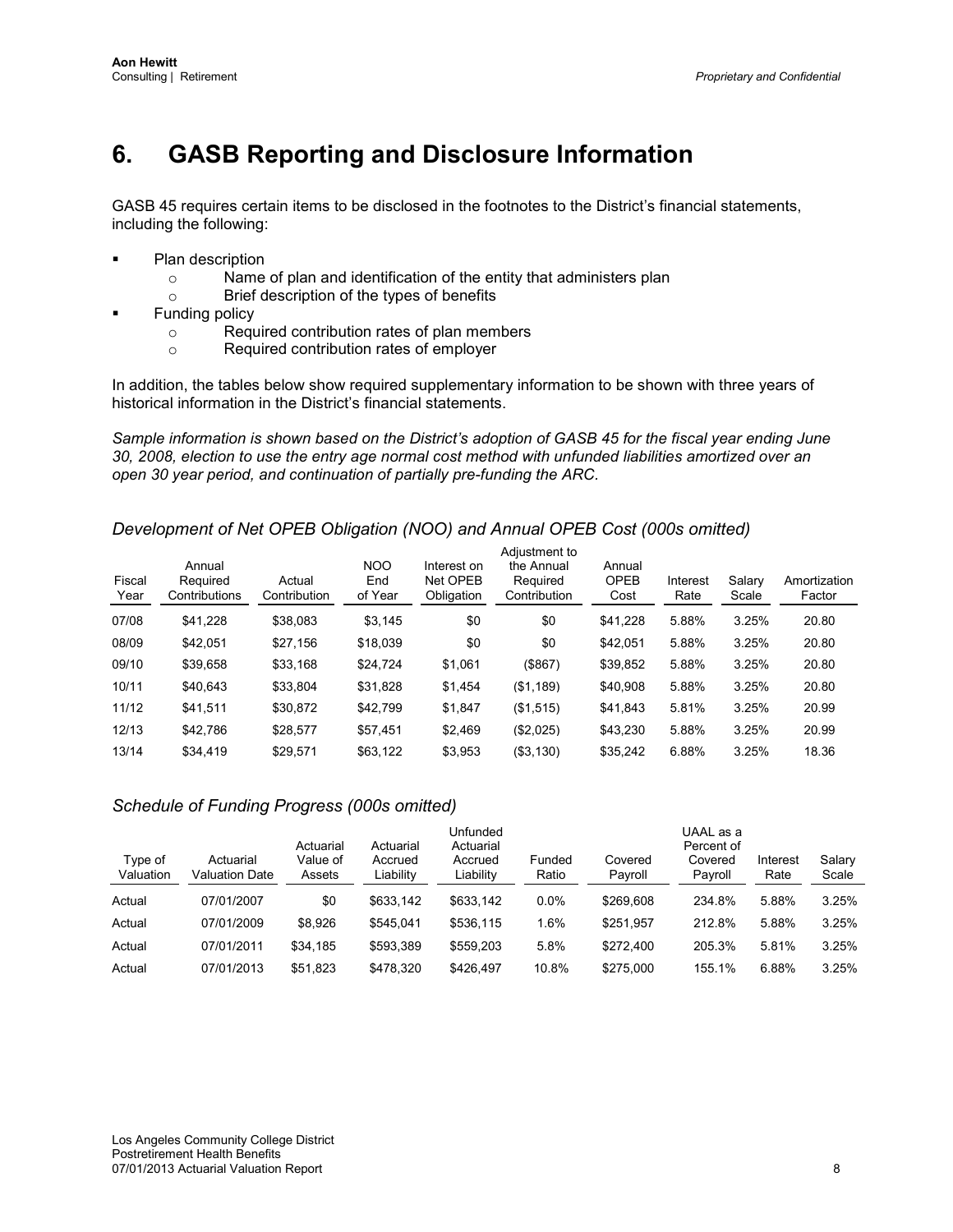# **6. GASB Reporting and Disclosure Information (cont.)**

| <b>Fiscal Year</b><br>Ending: | Annual<br><b>OPEB Costs</b> | Actual<br>Contribution | Percentage<br>Contribution | Net OPEB<br>Obligation |
|-------------------------------|-----------------------------|------------------------|----------------------------|------------------------|
| 6/30/2008                     | \$41,228                    | \$38.083               | 92.4%                      | \$3,145                |
| 6/30/2009                     | \$42.051                    | \$27,156               | 64.6%                      | \$18,039               |
| 6/30/2010                     | \$39,852                    | \$33.168               | 83.2%                      | \$24.724               |
| 6/30/2011                     | \$40,908                    | \$33,804               | 82.7%                      | \$31,828               |
| 6/30/2012                     | \$41.843                    | \$30.872               | 73.8%                      | \$42,799               |
| 6/30/2013                     | \$43.230                    | \$28,577               | 66.1%                      | \$57,451               |
| 6/30/2014                     | \$35.242                    | \$29.571               | 83.9%                      | \$63,122               |

# *Schedule of Employer Contributions (000s omitted)*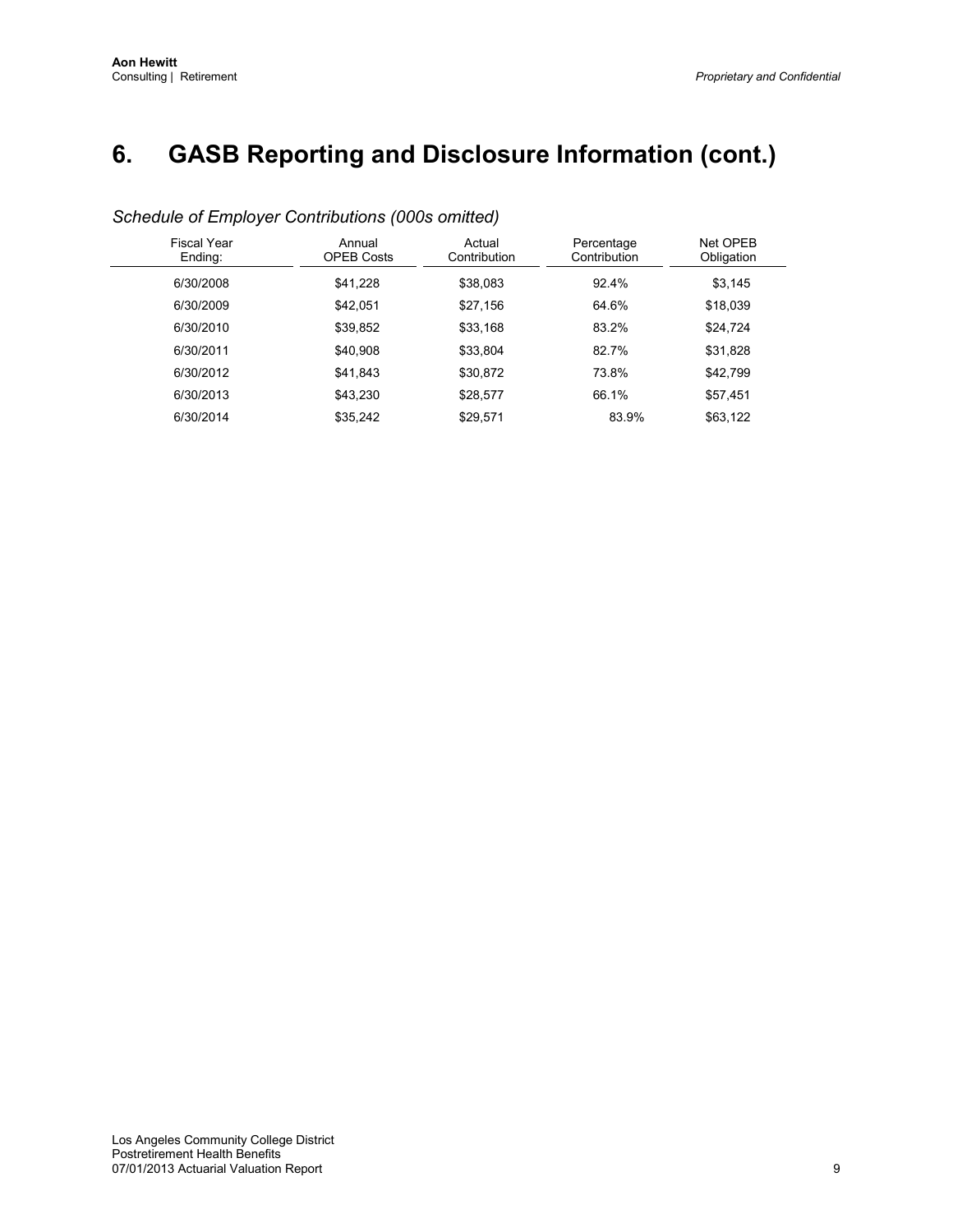# <span id="page-15-0"></span>**7. Participant Information**

This exhibit contains participant demographic information.

# Active Employee Age/Service Distribution

The following tables display the age and eligible service for active employees, excluding police officers covered under the 2001 agreements of the District.

| General |                                  |                |         |       |           |       |           |             |              |        |              |  |
|---------|----------------------------------|----------------|---------|-------|-----------|-------|-----------|-------------|--------------|--------|--------------|--|
|         | <b>Years of Eligible service</b> |                |         |       |           |       |           |             |              |        |              |  |
| Age     | 0                                | $1 - 2$        | $3 - 4$ | $5-9$ | $10 - 14$ | 15-19 | $20 - 24$ | $25 - 29$   | 30-34        | $>=35$ | <b>Total</b> |  |
| $25$    | 2                                | 0              | 3       | 3     | 0         | 0     | 0         | $\mathbf 0$ | 0            | 0      | 8            |  |
| 25-29   | 13                               | 16             | 12      | 44    | 9         | 0     | 0         | 0           | 0            | 0      | 94           |  |
| 30-34   | 18                               | 33             | 39      | 108   | 64        | 10    | 0         | $\Omega$    | $\mathbf{0}$ | 0      | 272          |  |
| 35-39   | 24                               | 34             | 29      | 127   | 101       | 54    | 5         | $\mathbf 0$ | $\mathbf 0$  | 0      | 374          |  |
| 40-44   | 11                               | 26             | 31      | 124   | 122       | 69    | 71        | 16          | 0            | 0      | 470          |  |
| 45-49   | 11                               | 26             | 24      | 99    | 118       | 83    | 67        | 60          | 3            | 0      | 491          |  |
| 50-54   | 12                               | 17             | 22      | 85    | 104       | 75    | 91        | 44          | 37           | 10     | 497          |  |
| 55-59   | 3                                | 11             | 19      | 57    | 102       | 77    | 93        | 50          | 58           | 68     | 538          |  |
| 60-64   | 5                                | $\overline{2}$ | 8       | 48    | 83        | 73    | 60        | 39          | 58           | 86     | 462          |  |
| >65     | 1                                | 4              | 3       | 22    | 53        | 38    | 47        | 29          | 42           | 123    | 362          |  |
| Total   | 100                              | 169            | 190     | 717   | 756       | 479   | 434       | 238         | 198          | 287    | 3,568        |  |

\* Counts above include participants valued under the Police Agreement.

|       | <b>Years of Eligible Service</b> |         |         |       |           |         |           |           |           |         |              |  |
|-------|----------------------------------|---------|---------|-------|-----------|---------|-----------|-----------|-----------|---------|--------------|--|
| Age   | 0                                | $1 - 2$ | $3 - 4$ | $5-9$ | $10 - 14$ | $15-19$ | $20 - 24$ | $25 - 29$ | $30 - 34$ | $>= 35$ | <b>Total</b> |  |
| $25$  | 0                                | 0       | 0       | 0     | 0         | O       | ∩         | 0         | 0         | 0       | 0            |  |
| 25-29 | 0                                |         |         |       |           |         |           |           |           |         |              |  |
| 30-34 | 3                                |         | っ       | 9     |           |         |           |           |           |         | 14           |  |
| 35-39 |                                  |         |         | 19    | 6         |         |           |           |           |         | 34           |  |
| 40-44 | 2                                |         | 6       | 16    | 5         | ົ       |           |           |           |         | 33           |  |
| 45-49 | 2                                |         | っ       | 17    | 10        |         |           |           |           | ŋ       | 39           |  |
| 50-54 | 5                                |         | ົ       | 9     | 16        | 9       |           |           | ⌒         | 0       | 50           |  |
| 55-59 | 2                                |         | 3       | 19    | 19        | 10      | 8         |           |           |         | 66           |  |
| 60-64 | 0                                |         |         | 15    | 27        |         |           | 6         | ົ         | 6       | 71           |  |
| >65   | 3                                |         | 0       | 10    | 12        | 9       |           | 5         | 3         | 17      | 66           |  |
| Total | 18                               |         | 23      | 115   | 95        | 45      | 32        | 15        |           | 24      | 374          |  |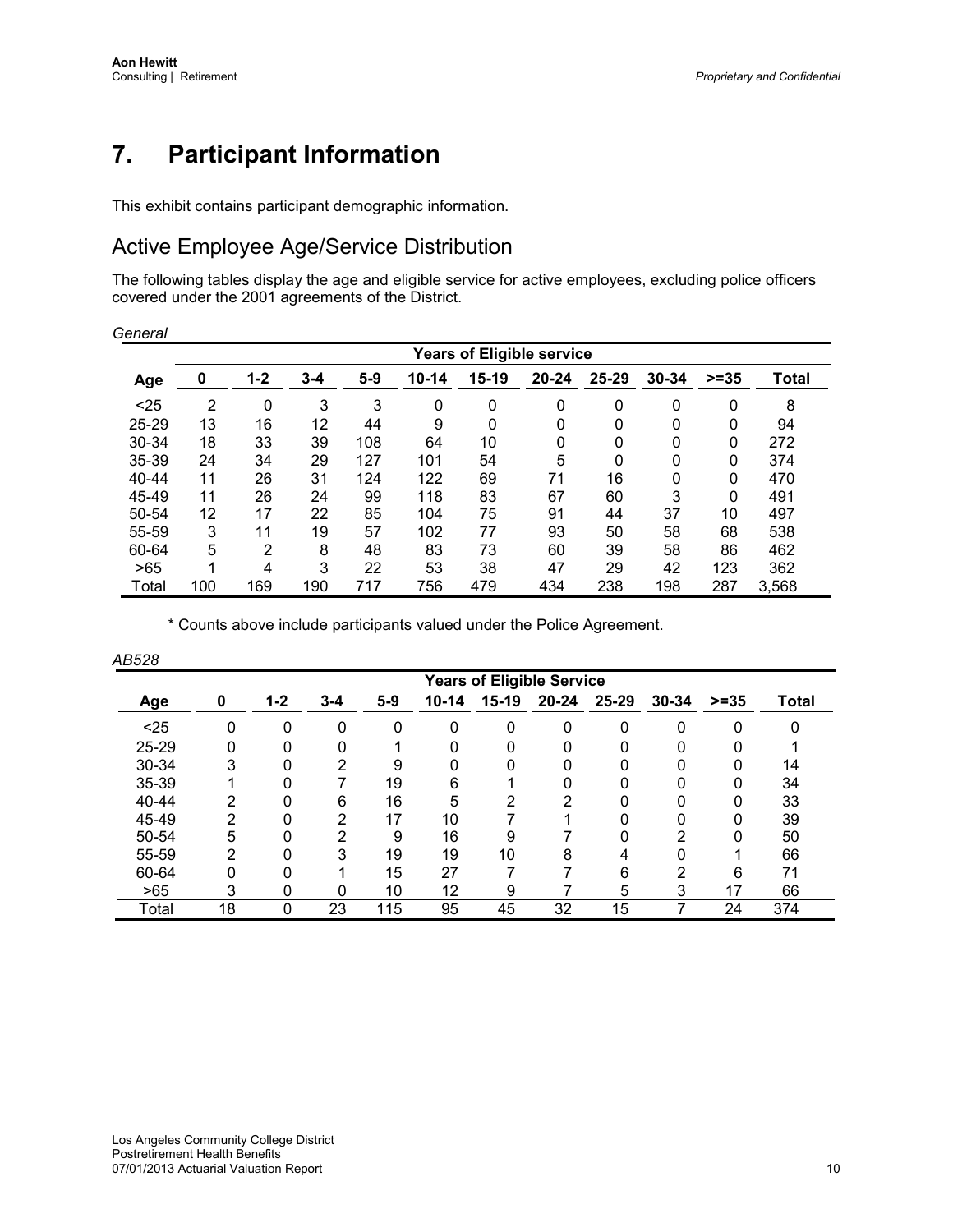# **7. Participant Information (cont.)**

# Distribution of Participants by Plan

*Actives*

|                           |         |              | <b>Police</b>    |                    |
|---------------------------|---------|--------------|------------------|--------------------|
| Plan                      | General | <b>AB528</b> | <b>Agreement</b> | <b>Grand Total</b> |
| <b>Medical</b>            |         |              |                  |                    |
| <b>Blue Shield Access</b> | 541     | 27           |                  | 568                |
| <b>Blue Shield Net</b>    | 21      | 50           |                  | 71                 |
| Kaiser                    | 1,255   | 114          |                  | 1,369              |
| <b>PERS Select</b>        | 25      | 43           |                  | 68                 |
| <b>PERS Care</b>          | 7       |              |                  | 8                  |
| <b>PERS Choice</b>        | 1,702   | 49           |                  | 1,751              |
| <b>Unknown</b>            | 17      | 90           | 51               | 158                |
| Total                     | 3,568   | 374          | 51               | 3,993              |
| <b>Dental</b>             |         |              |                  |                    |
| Delta                     | 3,029   | 154          |                  | 3,183              |
| Safeguard                 | 534     | 88           |                  | 622                |
| No Coverage               | 5       | 132          | 51               | 188                |
| Total                     | 3,568   | 374          | 51               | 3,993              |
| <b>Vision</b>             |         |              |                  |                    |
| <b>VSP</b>                | 3,562   | 260          |                  | 3,822              |
| No Coverage               | 6       | 114          | 51               | 171                |
| Total                     | 3,568   | 374          | 51               | 3,993              |

### *Retirees*

|                           |         |              | <b>Police</b> |                    |
|---------------------------|---------|--------------|---------------|--------------------|
| Plan                      | General | <b>AB528</b> | Agreement *   | <b>Grand Total</b> |
| <b>Medical</b>            |         |              |               |                    |
| <b>Blue Shield Access</b> | 98      |              |               | 98                 |
| <b>Blue Shield Net</b>    | 5       |              |               | 5                  |
| Kaiser                    | 914     |              |               | 914                |
| <b>PERS Select</b>        | 41      |              |               | 41                 |
| <b>PERS Care</b>          | 1,043   |              |               | 1,043              |
| <b>PERS Choice</b>        | 872     |              |               | 872                |
| <b>Unknown</b>            | 140     |              | 3             | 143                |
| Total                     | 3,113   | 0            | 3             | 3,116              |
| <b>Dental</b>             |         |              |               |                    |
| Delta                     | 2,838   |              |               | 2,838              |
| Safeguard                 | 222     |              |               | 222                |
| No Coverage               | 56      |              | 3             | 59                 |
| Total                     | 3,116   | $\Omega$     | 3             | 3,119              |
| <b>Vision</b>             |         |              |               |                    |
| <b>VSP</b>                | 3,058   |              |               | 3,058              |
| No Coverage               | 58      |              | 3             | 61                 |
| Total                     | 3,116   | $\Omega$     | 3             | 3,119              |

\* covered under LACERA plans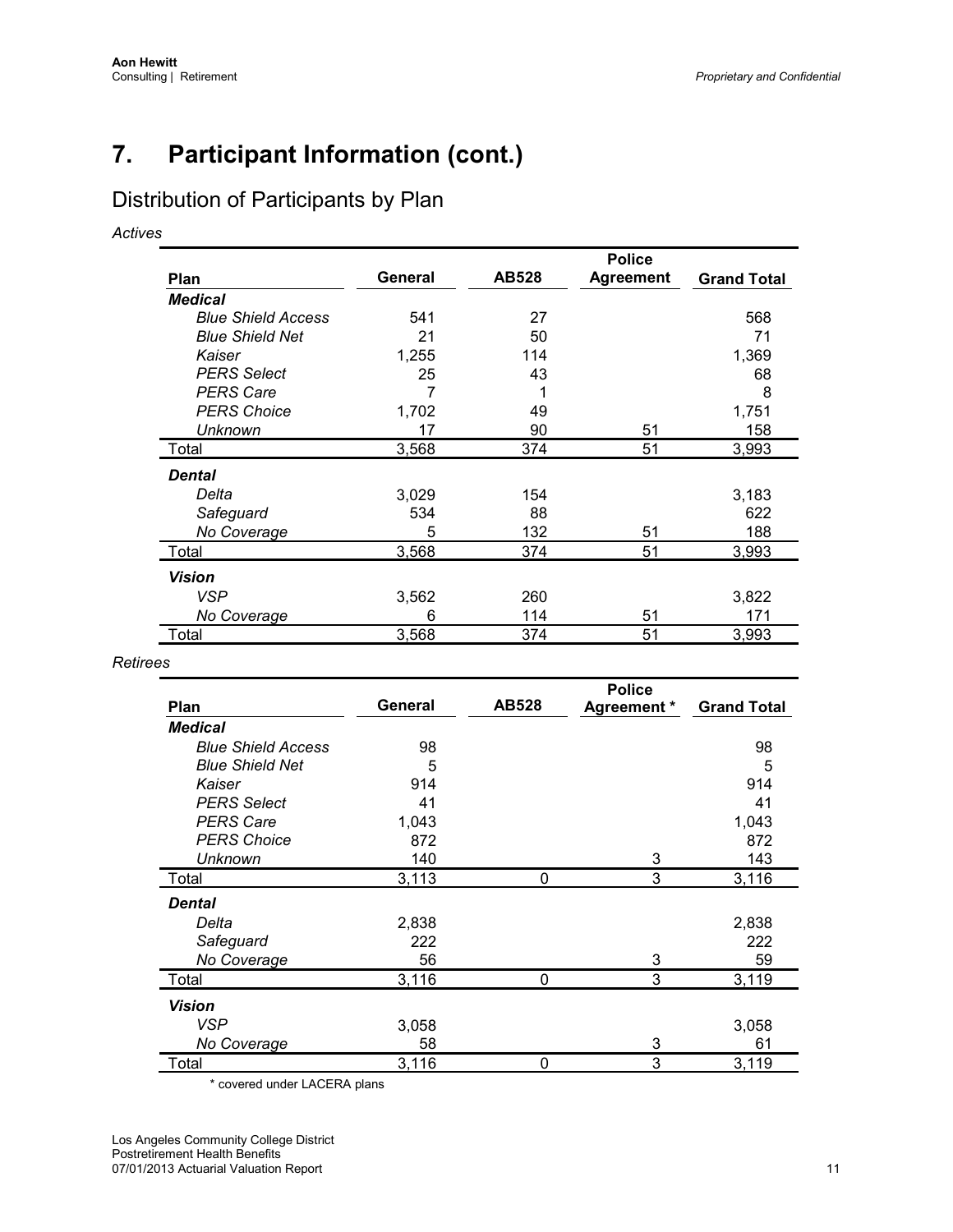# **7. Participant Information (cont.)**

# Participant Statistics

|                                                 | General | <b>AB528</b> | <b>Police</b><br><b>Agreement</b> | Total |
|-------------------------------------------------|---------|--------------|-----------------------------------|-------|
| <b>Actives</b>                                  |         |              |                                   |       |
| Number of actives                               | 3,568   | 374          | 51                                | 3,993 |
| Average age of actives                          | 50.5    | 54.8         | 55.4                              | 51.0  |
| Average past service                            | 16.2    | 13.9         | 24.3                              | 16.1  |
| Estimated payroll (in millions), FYE<br>6/30/14 |         |              |                                   | \$275 |
| <b>Retirees</b>                                 |         |              |                                   |       |
| Number of retirees and surviving<br>spouses     | 3,116   |              | 3                                 | 3,119 |
| Number of retiree spouses                       | 1,282   |              |                                   | 1,282 |
| Average age of retirees                         | 75.8    | n/a          | 67.3                              | 75.8  |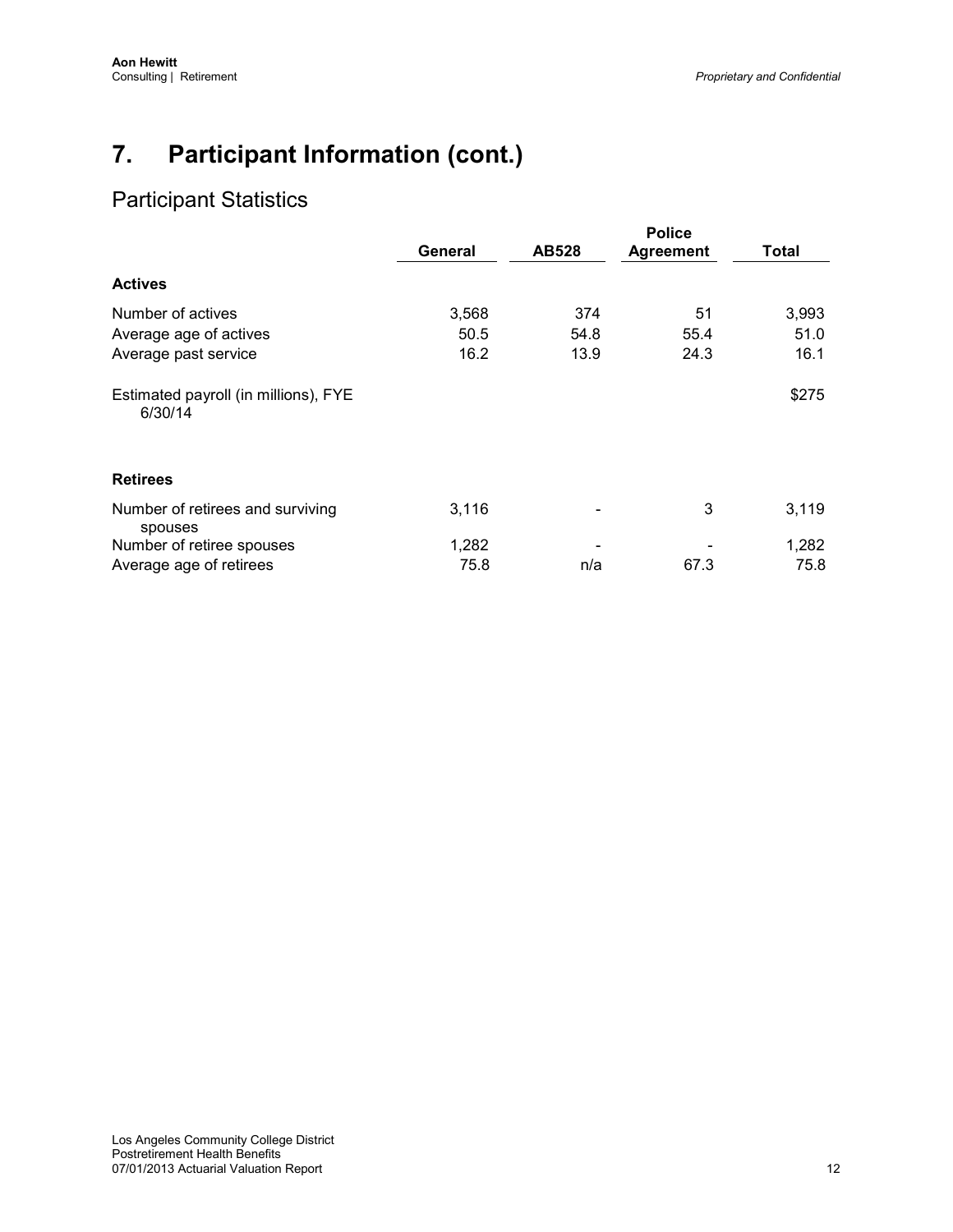# <span id="page-18-0"></span>**8. Summary of Principal Plan Provisions**

The following plan provisions are the basis for the calculations in this actuarial valuation.

# **1. Benefit Eligibility**

### *General*

Retirees employed by the District immediately prior to retirement and receiving a pension from either CalSTRS or CalPERS are eligible for benefits depending on their most recent date of hire and their benefit eligibility service, as follows:

- 
- Hired before 2/11/1992:<br>
Hired between 2/11/1992 and 6/30/1998: <br>
7 years of service Hired between 2/11/1992 and 6/30/1998: The mass of service 7 years of service and the Hired on or after 7/1/1998:
- Hired on or after  $7/1/1998$ :

To be eligible for retirement under CalSTRS or CalPERS, each employee must be at least age 50 or age 55, respectively, and have a minimum of five years of service.

### *AB528*

Employees that are not eligible for District paid contributions may still be eligible for retiree coverage under California Assembly Bill 528 (AB528).

### *Police Officers*

Employees subject to the *2001 Agreement between the District and LACCD Police Officer's Association* may be eligible to receive benefits through LACERA that are paid by the District. Such eligible retirees shall receive medical, dental, and vision benefits.

# **2. Benefits Provided**

### *General*

Under the plan, the District pays a percentage of the eligible retirees' medical, dental, and vision plan premiums, as follows:

| Hired before 7/1/1998:                    | 100% of premium |
|-------------------------------------------|-----------------|
| Hired on or after 7/1/1998:               |                 |
| - Between 10 and 15 years of eligibility: | 50% of premium  |
| - Between 15 and 20 years of eligibility: | 75% of premium  |
| - More than 20 years of eligibility:      | 100% of premium |
|                                           |                 |

District medical paid amounts are capped at PERS Choice Out-of-State rate for pre-Medicare eligible retiree and at PERS Care Out-of-State rate for Medicare eligible retiree.

Effective January 1, 2010, the District also provided an annual contribution of \$1,500 to pre-Medicare retirees into a Health Reimbursement Account (HRA) for the next five years.

### *AB528*

Employees that are not eligible for District paid contributions may still be eligible for retiree coverage under California Assembly Bill 528 (AB528). At retirement, such retirees must pay for coverage at the full premium rates.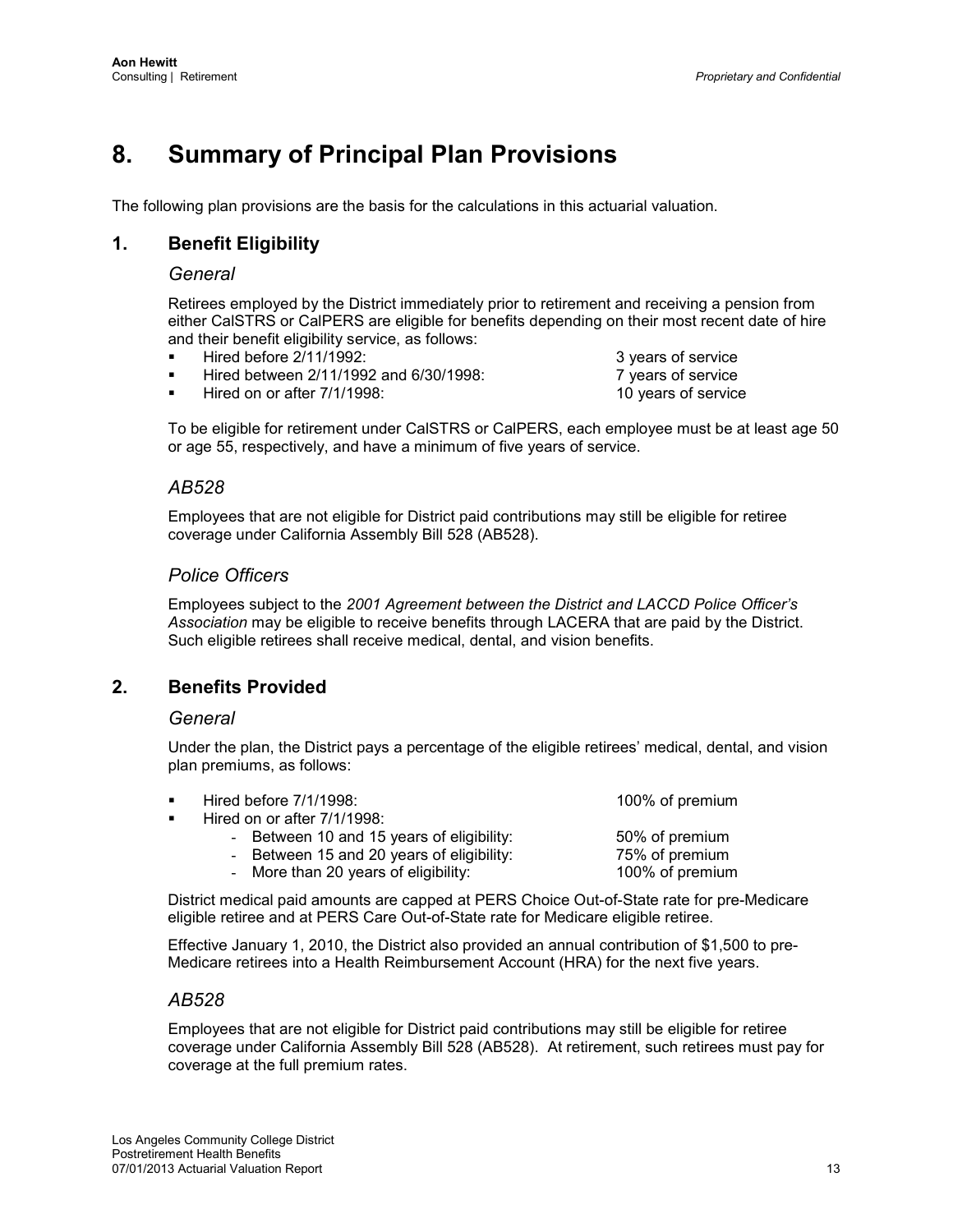# **8. Summary of Principal Plan Provisions (cont.)**

# *Police Officers*

The District pays 100% of LACERA's premiums for employees eligible under the *2001*  Agreements between the District and LACCD Police Officer's Association, reduced by 4% for each year of service under LACERA up to 25 years. This reduction only applies to employees with more than 10 years of service under LACERA.

# **3. Dependent Coverage**

The retirement health benefit continues for the lifetime of a surviving spouse and for other dependents as long as they are entitled to coverage under pertinent eligibility rules.

# **4. Retiree Contributions**

Retirees hired before 7/1/1998 have no required contributions, except if their medical plan has a premium exceding the District medical capped amounts. Retirees hired on or after 7/1/1998 that have less than 20 years of service pay the portion of premiums not paid by the District.

Retirees eligible for benefits under AB528 pay the full premium rates.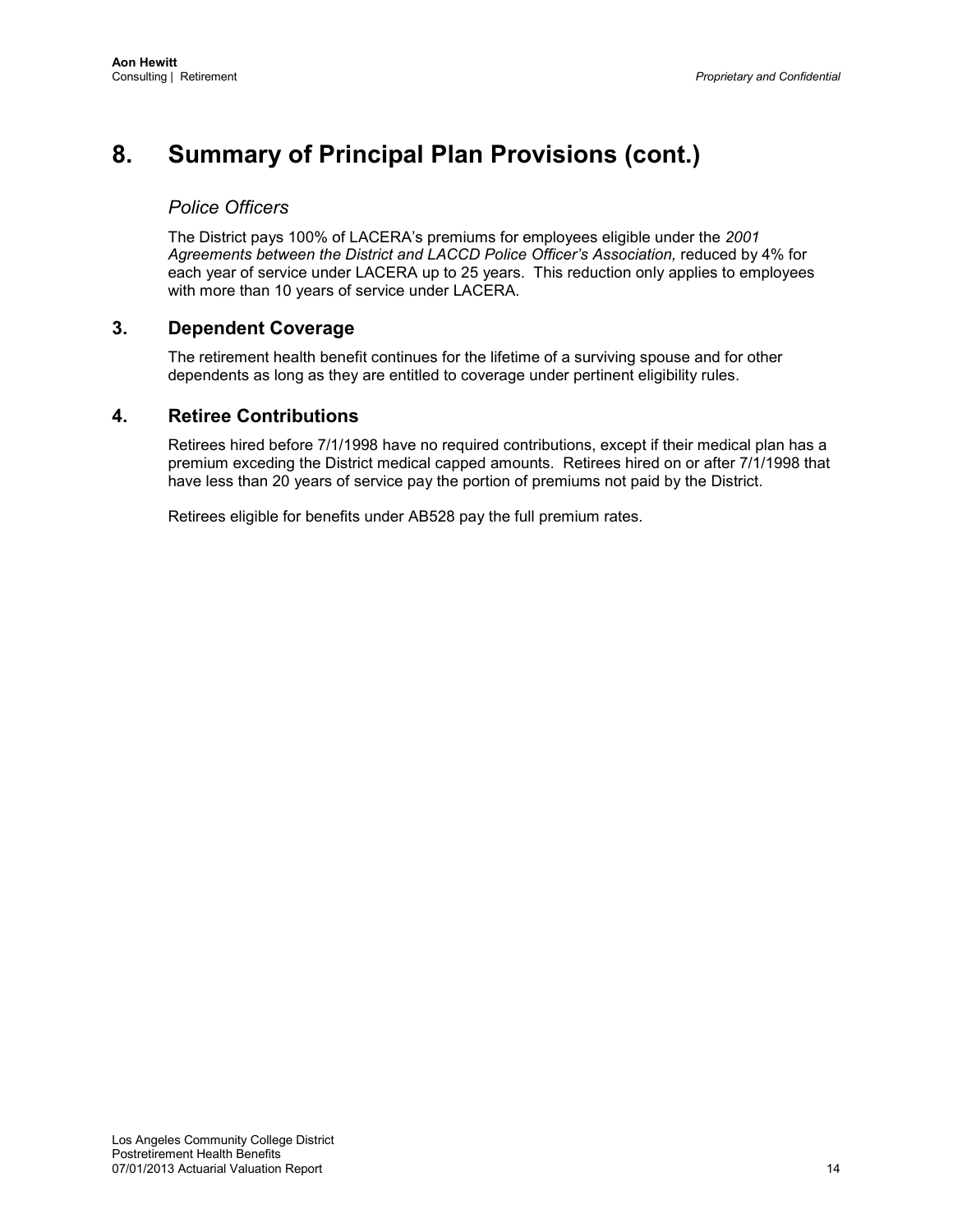# <span id="page-20-0"></span>**9. Actuarial Assumptions**

# **1. Actuarial Cost Method**

The costs shown in the report were developed using the Entry Age Normal (EAN) cost method, which spreads plan costs for each participant from entry date (assuming the plan existed on the employee's hire date) to the expected retirement date. Under the EAN cost method, the plan's normal cost is developed as a level percentage of payroll spread over the participants' working lifetime. The AAL is the cumulative value, on the valuation date, of prior normal costs. For retirees, the AAL is the present value of all projected benefits.

The ARC under this method equals the normal cost plus the amortization of the unfunded AAL based on the following:

- 30-year open amortization period
- **EXECTE Level percentage of future payroll amounts**

The Plan costs are derived by making certain specific assumptions as to the rates of interest, mortality, turnover, and the like, which are assumed to hold for many years into the future. Actual experience may differ somewhat from the assumptions and the effect of such differences is spread over all periods. Due to these differences, the costs determined by the valuation must be regarded as estimates of the true Plan costs.

# **2. Discount Rate**

6.88% was used based on the assumption that the District contributes 80% of the pre-funded portion of the ARC in the CalPERS' CERBT fund. This is based on a blend of the following rates:

- 4.00% was used for the assumed return on general District assets.
- 7.61% was used for the assumed return on the CalPERS' CERBT Asset Allocation Strategy 1.

The 80% contribution assumes a current contribution rate of 1.92% of payroll, plus \$1 million contribution from the Medicare subsidy reimbursement, with future increases.

# **3. Payroll Increases**

3.25% - This is the annual rate at which total payroll (\$275,000,000 for fiscal year ending June 30, 2014) is expected to increase and is used in the cost method used to calculate the ARC as a level percent of payroll.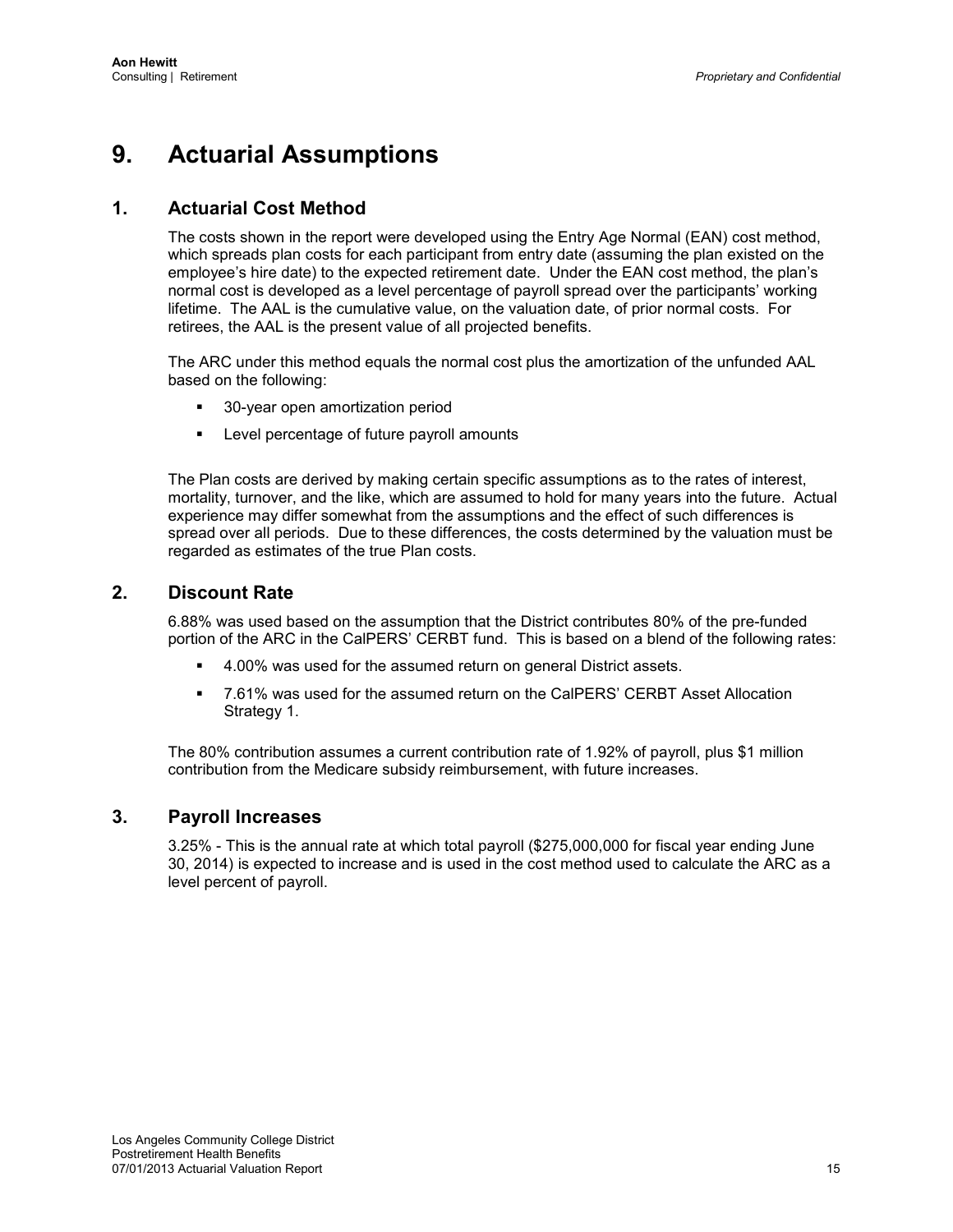# **4. Mortality**

A generational mortality table using scale AA was used in the valuation. Initial mortality rates were based on the most recent CalSTRS valuation and in the 1997-2011 CalPERS Experience Study. Sample rates for the current valuation year are as follows:

|     | <b>Pre-retirement Mortality</b> |         |                        |         |  |  |  |  |  |  |  |
|-----|---------------------------------|---------|------------------------|---------|--|--|--|--|--|--|--|
|     | <b>CalSTRS</b>                  |         | <b>CalPERS Schools</b> |         |  |  |  |  |  |  |  |
| Age | Male                            | Female  | Male                   | Female  |  |  |  |  |  |  |  |
| 35  | 0.00034                         | 0.00018 | 0.00057                | 0.00035 |  |  |  |  |  |  |  |
| 40  | 0.00057                         | 0.00034 | 0.00075                | 0.00050 |  |  |  |  |  |  |  |
| 45  | 0.00076                         | 0.00041 | 0.00106                | 0.00071 |  |  |  |  |  |  |  |
| 50  | 0.00103                         | 0.00063 | 0.00155                | 0.00100 |  |  |  |  |  |  |  |
| 55  | 0.00143                         | 0.00093 | 0.00228                | 0.00138 |  |  |  |  |  |  |  |
| 60  | 0.00238                         | 0.00179 | 0.00308                | 0.00182 |  |  |  |  |  |  |  |
| 65  | 0.00435                         | 0.00368 | 0.00400                | 0.00257 |  |  |  |  |  |  |  |

|     | <b>Post-retirement Mortality</b> |         |                        |               |  |  |  |  |  |  |
|-----|----------------------------------|---------|------------------------|---------------|--|--|--|--|--|--|
|     | <b>CalSTRS</b>                   |         | <b>CalPERS Schools</b> |               |  |  |  |  |  |  |
| Age | Male                             | Female  | Male                   | <b>Female</b> |  |  |  |  |  |  |
| 50  | 0.00114                          | 0.00073 | 0.00501                | 0.00466       |  |  |  |  |  |  |
| 55  | 0.00164                          | 0.00118 | 0.00599                | 0.00416       |  |  |  |  |  |  |
| 60  | 0.00300                          | 0.00254 | 0.00710                | 0.00436       |  |  |  |  |  |  |
| 65  | 0.00596                          | 0.00468 | 0.00829                | 0.00588       |  |  |  |  |  |  |
| 70  | 0.01095                          | 0.00864 | 0.01305                | 0.00993       |  |  |  |  |  |  |
| 75  | 0.01886                          | 0.01451 | 0.02205                | 0.01722       |  |  |  |  |  |  |
| 80  | 0.03772                          | 0.02759 | 0.03899                | 0.02902       |  |  |  |  |  |  |
| 85  | 0.07619                          | 0.05596 | 0.06969                | 0.05243       |  |  |  |  |  |  |

The CalPERS rates above were used for employees eligible under the *2001 Agreements between the District and LACCD Police Officer's Association*. The rates are also assumed to adjust under scale aa.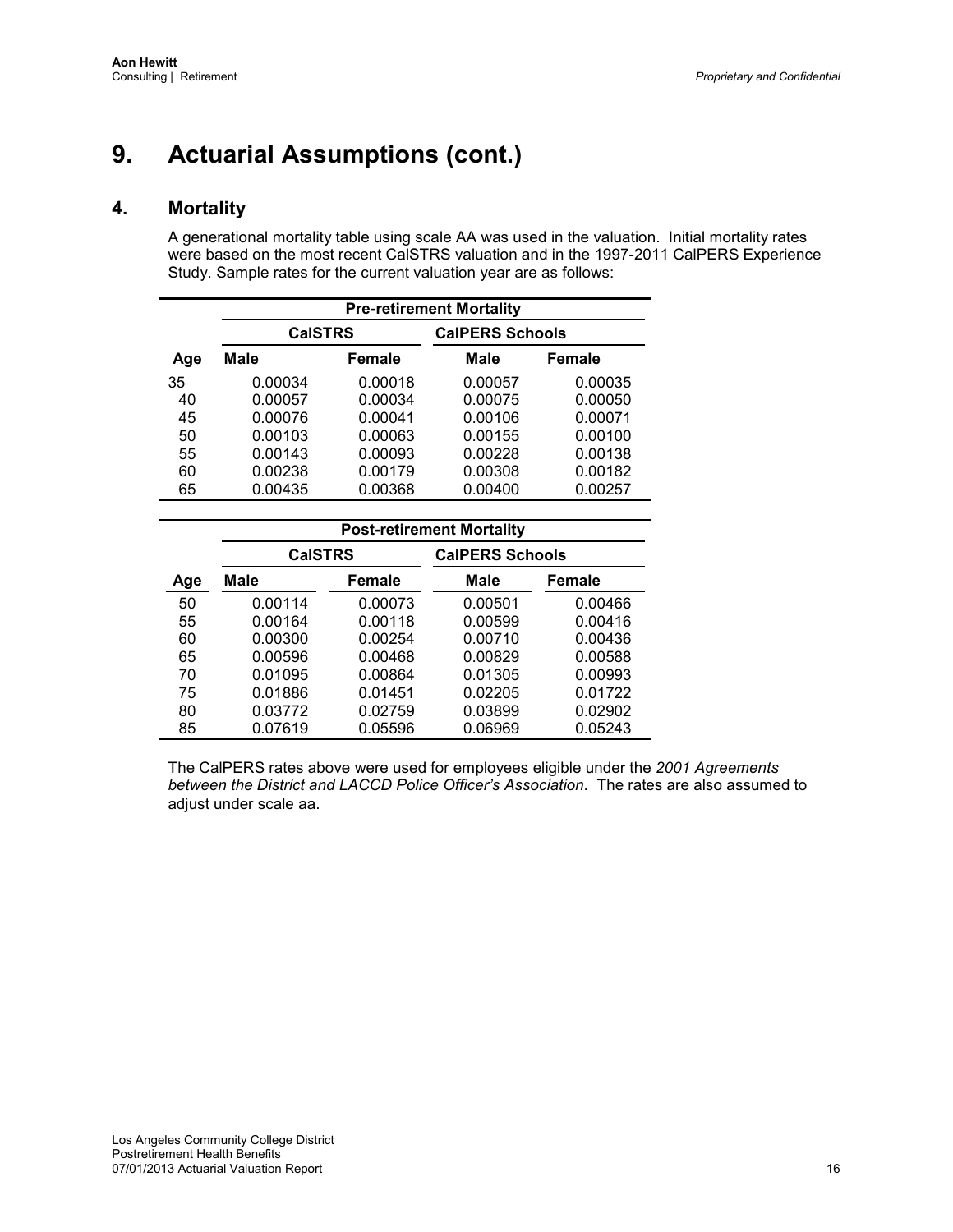# **5. Turnover**

Turnover rates developed in the most recent CalSTRS valuation and in the 1997-2011 CalPERS Experience Study were used in the valuation. The following sample rates are based on age and service:

### **CalSTRS Male**

| Entry | <b>Years of Service</b> |       |       |       |       |       |       |       |  |  |
|-------|-------------------------|-------|-------|-------|-------|-------|-------|-------|--|--|
| Age   |                         |       | 5     | 10    | 15    | 20    | 25    | 30    |  |  |
| 25    | 0.160                   | 0.130 | 0.039 | 0.018 | 0.009 | 0.005 | 0.003 | 0.002 |  |  |
| 30    | 0.160                   | 0.130 | 0.039 | 0.018 | 0.009 | 0.005 | 0.003 | 0.002 |  |  |
| 35    | 0.160                   | 0.130 | 0.039 | 0.018 | 0.009 | 0.005 | 0.003 | 0.002 |  |  |
| 40    | 0.160                   | 0.130 | 0.039 | 0.018 | 0.009 | 0.005 | 0.003 | 0.002 |  |  |
| 45    | 0.160                   | 0.130 | 0.039 | 0.018 | 0.009 | 0.005 | 0.003 | 0.002 |  |  |

### **CalSTRS Female**

| Entry | <b>Years of Service</b> |       |       |       |       |       |       |       |  |  |
|-------|-------------------------|-------|-------|-------|-------|-------|-------|-------|--|--|
| Age   | 0                       |       | 5     | 10    | 15    | 20    | 25    | 30    |  |  |
| 25    | 0.150                   | 0.120 | 0.039 | 0.018 | 0.009 | 0.005 | 0.003 | 0.002 |  |  |
| 30    | 0.150                   | 0.120 | 0.039 | 0.018 | 0.009 | 0.005 | 0.003 | 0.002 |  |  |
| 35    | 0.150                   | 0.120 | 0.039 | 0.018 | 0.009 | 0.005 | 0.003 | 0.002 |  |  |
| 40    | 0.150                   | 0.120 | 0.039 | 0.018 | 0.009 | 0.005 | 0.003 | 0.002 |  |  |
| 45    | 0.150                   | 0.120 | 0.039 | 0.018 | 0.009 | 0.005 | 0.003 | 0.002 |  |  |

### **CalPERS Schools**

| Entry | <b>Years of Service</b> |        |        |        |        |        |        |        |
|-------|-------------------------|--------|--------|--------|--------|--------|--------|--------|
| Age   | 0                       |        | 5      | 10     | 15     | 20     | 25     | 30     |
| 30    | 0.1525                  | 0.1379 | 0.0870 | 0.0572 | 0.0418 | 0.0038 | 0.0010 | 0.0002 |
| 35    | 0.1422                  | 0.1277 | 0.0758 | 0.0457 | 0.0053 | 0.0020 | 0.0002 | 0.0002 |
| 40    | 0.1319                  | 0 1174 | 0.0646 | 0.0074 | 0.0032 | 0.0002 | 0.0002 | 0.0002 |
| 45    | 0.1217                  | 0.1071 | 0.0135 | 0.0049 | 0.0011 | 0.0002 | 0.0002 | 0.0002 |
| 50    | 0 1114                  | 0.0968 | 0.0107 | 0.0025 | 0.0002 | 0.0002 | 0.0002 | 0.0002 |
| 55    | 0.1011                  | 0.0866 | 0.0078 | 0.0002 | 0.0002 | 0.0002 | 0.0002 | 0.0002 |

The CalPERS rates above were used for employees eligible under the *2001 Agreements between the District and LACCD Police Officer's Association*.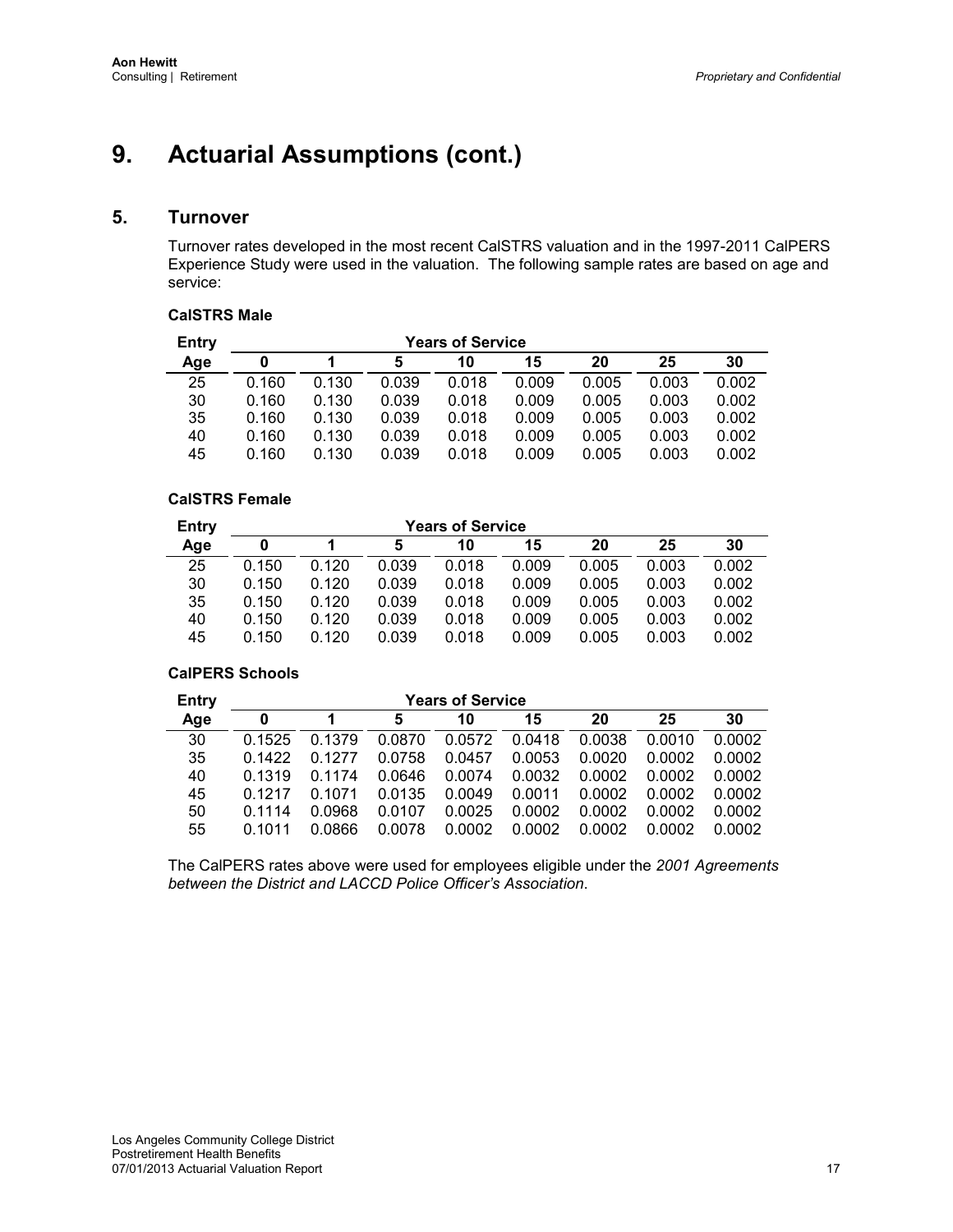# **6. Retirement Age**

Retirement rates developed in the most recent CalSTRS valuation and in the 1997-2011 CalPERS Experience Study for School 2% @ 55 participants were used in the valuation. The following sample rates are based on age and service:

#### **CalSTRS**

|                     | <b>Under 30 Years</b> |               | <b>30 or More Years</b> |               |
|---------------------|-----------------------|---------------|-------------------------|---------------|
| <b>Attained Age</b> | Male                  | <b>Female</b> | Male                    | <b>Female</b> |
| 50                  | 0.00000               | 0.00000       | 0.01500                 | 0.02500       |
| 51                  | 0.00000               | 0.00000       | 0.01500                 | 0.02500       |
| 52                  | 0.00000               | 0.00000       | 0.01500                 | 0.02500       |
| 53                  | 0.00000               | 0.00000       | 0.02000                 | 0.02500       |
| 54                  | 0.00000               | 0.00000       | 0.02000                 | 0.03000       |
| 55                  | 0.02700               | 0.04500       | 0.08000                 | 0.09000       |
| 56                  | 0.01800               | 0.03200       | 0.08000                 | 0.09000       |
| 57                  | 0.01800               | 0.03200       | 0.10000                 | 0.11000       |
| 58                  | 0.02700               | 0.04100       | 0.14000                 | 0.16000       |
| 59                  | 0.04500               | 0.05400       | 0.18000                 | 0.19000       |
| 60                  | 0.06300               | 0.09000       | 0.27000                 | 0.31000       |
| 61                  | 0.06300               | 0.09000       | 0.47500                 | 0.47500       |
| 62                  | 0.10800               | 0.10800       | 0.42500                 | 0.45000       |
| 63                  | 0.11700               | 0.16200       | 0.35000                 | 0.40000       |
| 64                  | 0.10800               | 0.13500       | 0.30000                 | 0.35000       |
| 65                  | 0.13500               | 0.14400       | 0.32500                 | 0.37500       |
| 66                  | 0.10800               | 0.13500       | 0.30000                 | 0.32000       |
| 67                  | 0.10800               | 0.13500       | 0.30000                 | 0.32000       |
| 68                  | 0.10800               | 0.13500       | 0.30000                 | 0.32000       |
| 69                  | 0.10800               | 0.13500       | 0.30000                 | 0.32000       |
| 70                  | 0.10800               | 0.13500       | 0.30000                 | 0.32000       |
| 71                  | 0.10800               | 0.13500       | 0.30000                 | 0.32000       |
| 72                  | 0.10800               | 0.13500       | 0.30000                 | 0.32000       |
| 73                  | 0.10800               | 0.13500       | 0.30000                 | 0.32000       |
| 74                  | 0.10800               | 0.13500       | 0.30000                 | 0.32000       |
| 75                  | 1.00000               | 1.00000       | 1.00000                 | 1.00000       |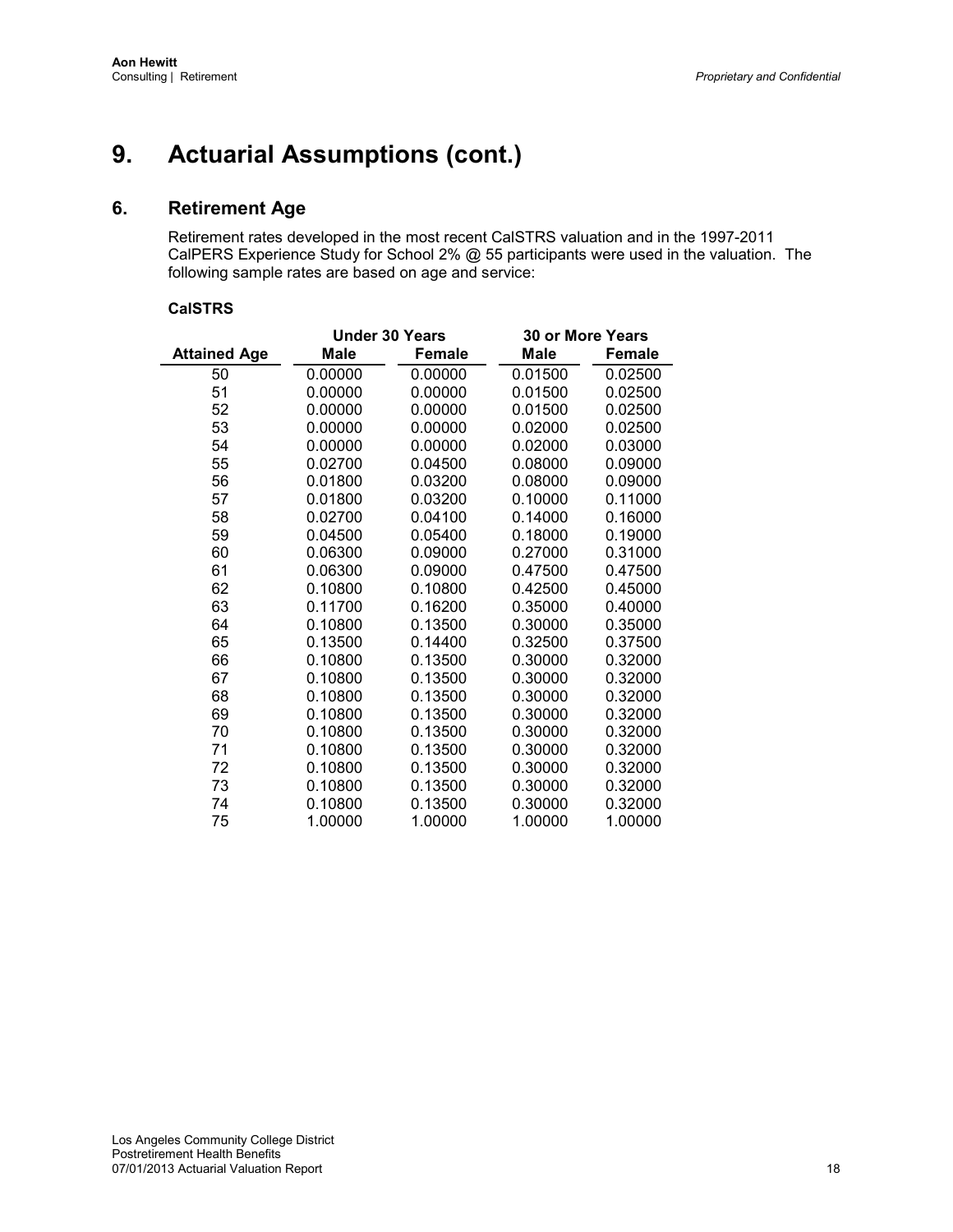### **CalPERS Schools**

| Attained |         |         | <b>Years of Service</b> |         |         |         |
|----------|---------|---------|-------------------------|---------|---------|---------|
| Age      | 10      | 15      | 20                      | 25      | 30      | 35      |
| 55       | 0.04800 | 0.06700 | 0.07900                 | 0.08800 | 0.09900 | 0.11600 |
| 56       | 0.03900 | 0.05500 | 0.06500                 | 0.07200 | 0.08100 | 0.09500 |
| 57       | 0.04200 | 0.05900 | 0.07000                 | 0.07800 | 0.08700 | 0.10200 |
| 58       | 0.05000 | 0.07000 | 0.08300                 | 0.09200 | 0.10300 | 0.12100 |
| 59       | 0.05700 | 0.08000 | 0.09500                 | 0.10500 | 0.11800 | 0.13800 |
| 60       | 0.07300 | 0.10200 | 0.12100                 | 0.13400 | 0.15000 | 0.17600 |
| 61       | 0.09000 | 0.12600 | 0.14900                 | 0.16600 | 0.18600 | 0.21800 |
| 62       | 0.15100 | 0.21200 | 0.25000                 | 0.27800 | 0.31100 | 0.36600 |
| 63       | 0.13600 | 0.19100 | 0.22500                 | 0.25100 | 0.28100 | 0.33000 |
| 64       | 0.13300 | 0.18500 | 0.21900                 | 0.24400 | 0.27300 | 0.32000 |
| 65       | 0.18000 | 0.25100 | 0.29700                 | 0.33100 | 0.37000 | 0.43500 |
| 66       | 0.14300 | 0.20000 | 0.23700                 | 0.26400 | 0.29500 | 0.34700 |
| 67       | 0.13200 | 0.18500 | 0.21800                 | 0.24300 | 0.27200 | 0.31900 |
| 68       | 0.11800 | 0.16500 | 0.19500                 | 0.21700 | 0.24300 | 0.28600 |
| 69       | 0.13300 | 0.18700 | 0.22000                 | 0.24600 | 0.27500 | 0.32300 |
| 70       | 0.13100 | 0.18300 | 0.21600                 | 0.24100 | 0.27000 | 0.31600 |
| 71       | 0.10200 | 0.14300 | 0.16800                 | 0.18800 | 0.21000 | 0.24600 |
| 72       | 0.09000 | 0.12600 | 0.14900                 | 0.16600 | 0.18500 | 0.21800 |
| 73       | 0.08800 | 0.12200 | 0.14500                 | 0.16100 | 0.18000 | 0.21200 |
| 74       | 0.10900 | 0.15300 | 0.18000                 | 0.20100 | 0.22500 | 0.26400 |
| 75       | 0.10800 | 0.15100 | 0.17900                 | 0.19900 | 0.22300 | 0.26200 |

The CalPERS rates above were used for employees eligible under the *2001 Agreements between the District and LACCD Police Officer's Association*.

# **7. Disability**

Disability rates developed in the most recent CalSTRS valuation and in the 1997-2011 CalPERS Experience Study were used in the valuation. Sample rates are as follows:

| Male    | Female  | <b>Male</b>    | <b>Female</b> |                        |  |
|---------|---------|----------------|---------------|------------------------|--|
| 0.00030 | 0.00030 | 0.00018        | 0.00010       |                        |  |
| 0.00051 | 0.00060 | 0.00064        | 0.00038       |                        |  |
| 0.00081 | 0.00090 | 0.00136        | 0.00094       |                        |  |
| 0.00111 | 0.00110 | 0.00283        | 0.00171       |                        |  |
| 0.00159 | 0.00220 | 0.00439        | 0.00299       |                        |  |
| 0.00210 | 0.00280 | 0.00489        | 0.00335       |                        |  |
|         |         | <b>CalSTRS</b> |               | <b>CalPERS Schools</b> |  |

The CalPERS rates above were used for employees eligible under the *2001 Agreements between the District and LACCD Police Officer's Association*.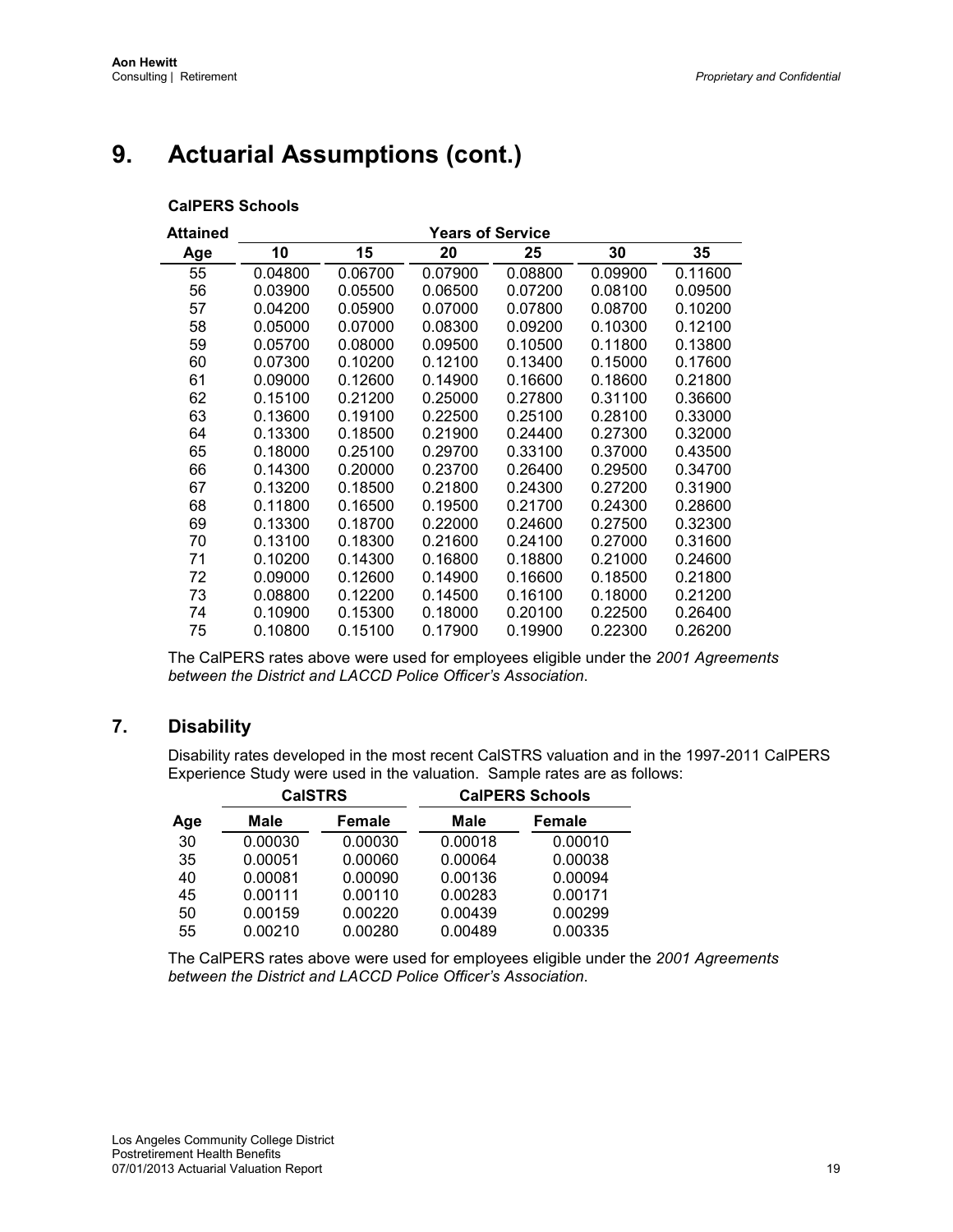# **8. Annual Health Inflation ("Trend")**

The health trend rate represents the long-term expected growth of medical benefits paid by the plan, due to non-age-related factors such as general medical inflation, utilization, new technology, health care reform changes for Medicare Advantage plans and the excises tax. The following table sets forth the trend assumptions used for the valuation:

|       | <b>Medical Inflation</b>           |          |                        | <b>Dental and Vision Inflation</b> |                                    |                                  |
|-------|------------------------------------|----------|------------------------|------------------------------------|------------------------------------|----------------------------------|
| Year  | <b>Current</b><br><b>Valuation</b> |          | <b>Prior Valuation</b> |                                    | <b>Current</b><br><b>Valuation</b> | <b>Prior</b><br><b>Valuation</b> |
|       | Pre Medicare                       | Medicare | Pre Medicare           | Medicare                           |                                    |                                  |
| 2011  | N/A                                | N/A      | 8.250%                 | 8.250%                             | N/A                                | 4.0%                             |
| 2012  | N/A                                | N/A      | 7.750%                 | 8.925%                             | N/A                                | 4.0%                             |
| 2013  | 7.250%                             | 8.150%   | 7.250%                 | 8.150%                             | 4.0%                               | 4.0%                             |
| 2014  | 7.000%                             | 7.200%   | 6.750%                 | 7.200%                             | 4.0%                               | 4.0%                             |
| 2015  | 6.500%                             | 6.430%   | 6.250%                 | 6.425%                             | 4.0%                               | 4.0%                             |
| 2016  | 6.000%                             | 5.480%   | 6.000%                 | 5.475%                             | 4.0%                               | 4.0%                             |
| 2017  | 5.750%                             | 5.000%   | 5.500%                 | 5.000%                             | 4.0%                               | 4.0%                             |
| 2018  | 5.500%                             | 5.000%   | 5.640%                 | 5.360%                             | 4.0%                               | 4.0%                             |
| 2019  | 5.250%                             | 5.000%   | 5.090%                 | 5.090%                             | 4.0%                               | 4.0%                             |
| 2020  | 5.000%                             | 5.000%   | 5.150%                 | 5.150%                             | 4.0%                               | 4.0%                             |
| 2021  | 5.000%                             | 5.000%   | 5.120%                 | 5.120%                             | 4.0%                               | 4.0%                             |
| 2022  | 5.000%                             | 5.000%   | 5.120%                 | 5.120%                             | 4.0%                               | 4.0%                             |
| 2023  | 5.000%                             | 5.000%   | 5.120%                 | 5.120%                             | 4.0%                               | 4.0%                             |
| 2024  | 5.000%                             | 5.000%   | 5.120%                 | 5.120%                             | 4.0%                               | 4.0%                             |
| 2025  | 5.000%                             | 5.000%   | 5.120%                 | 5.120%                             | 4.0%                               | 4.0%                             |
| 2026  | 5.000%                             | 5.000%   | 5.120%                 | 5.120%                             | 4.0%                               | 4.0%                             |
| 2027  | 5.000%                             | 5.000%   | 5.120%                 | 5.120%                             | 4.0%                               | 4.0%                             |
| 2028  | 5.000%                             | 5.000%   | 5.120%                 | 5.120%                             | 4.0%                               | 4.0%                             |
| 2029  | 5.020%                             | 5.090%   | 5.090%                 | 5.090%                             | 4.0%                               | 4.0%                             |
| 2030  | 5.030%                             | 5.090%   | 5.090%                 | 5.090%                             | 4.0%                               | 4.0%                             |
| 2031  | 5.100%                             | 5.270%   | 5.270%                 | 5.270%                             | 4.0%                               | 4.0%                             |
| 2032  | 5.140%                             | 5.140%   | 5.300%                 | 5.300%                             | 4.0%                               | 4.0%                             |
| 2033  | 5.140%                             | 5.140%   | 5.315%                 | 5.315%                             | 4.0%                               | 4.0%                             |
| 2034  | 5.140%                             | 5.140%   | 5.325%                 | 5.325%                             | 4.0%                               | 4.0%                             |
| 2035  | 5.140%                             | 5.140%   | 5.000%                 | 5.000%                             | 4.0%                               | 4.0%                             |
| 2036  | 5.170%                             | 5.170%   | 5.000%                 | 5.000%                             | 4.0%                               | 4.0%                             |
| 2037  | 5.210%                             | 5.210%   | 5.000%                 | 5.000%                             | 4.0%                               | 4.0%                             |
| 2038  | 5.210%                             | 5.210%   | 5.000%                 | 5.000%                             | 4.0%                               | 4.0%                             |
| 2039  | 5.200%                             | 5.200%   | 5.000%                 | 5.000%                             | 4.0%                               | 4.0%                             |
| 2040  | 5.200%                             | 5.200%   | 5.000%                 | 5.000%                             | 4.0%                               | 4.0%                             |
| 2041  | 5.160%                             | 5.160%   | 5.000%                 | 5.000%                             | 4.0%                               | 4.0%                             |
| 2042  | 5.160%                             | 5.160%   | 5.000%                 | 5.000%                             | 4.0%                               | 4.0%                             |
| 2043  | 5.240%                             | 5.240%   | 5.000%                 | 5.000%                             | 4.0%                               | 4.0%                             |
| 2044+ | 5.250%                             | 5.250%   | 5.000%                 | 5.000%                             | 4.0%                               | 4.0%                             |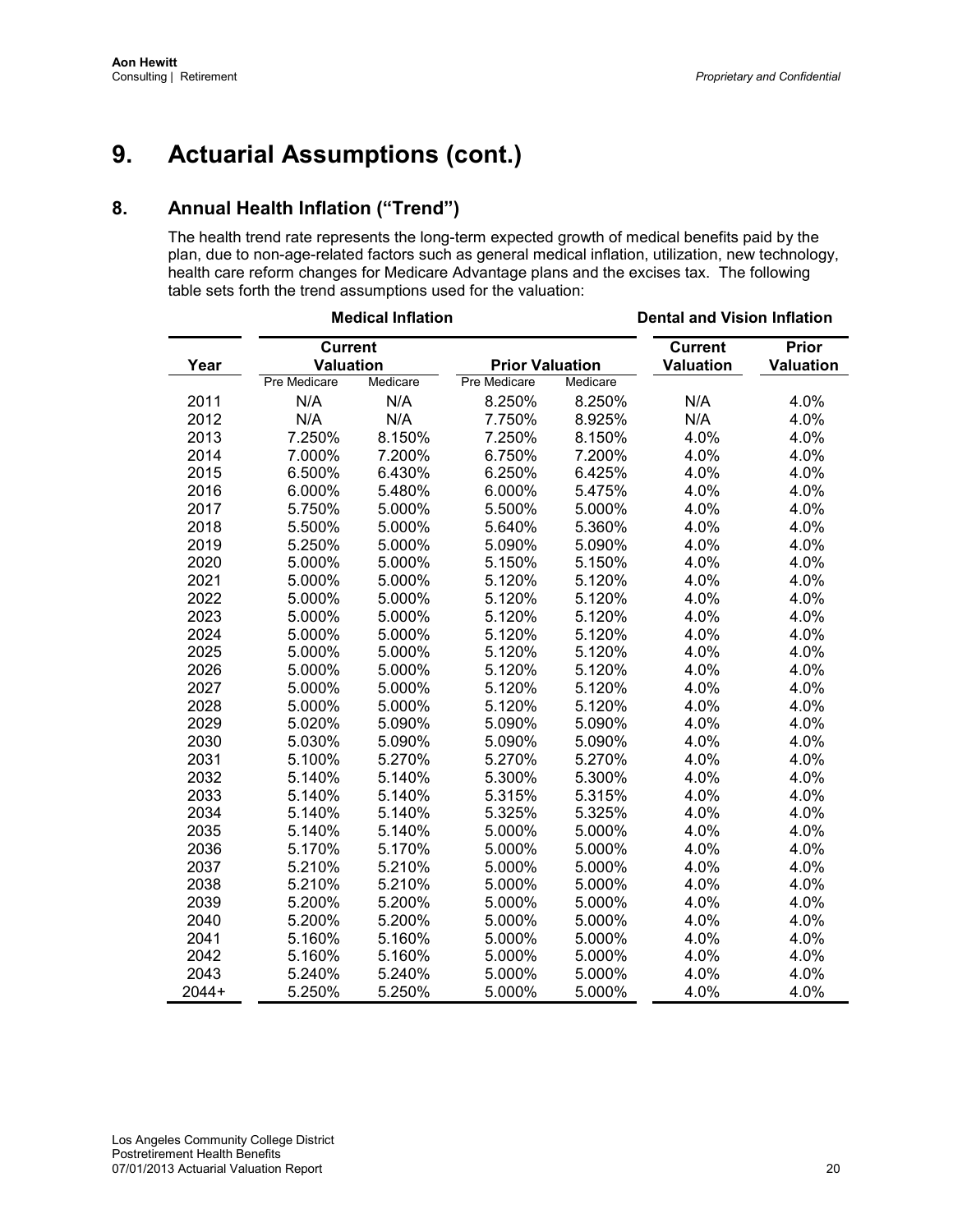# **9. Monthly Premiums Applicable to Retirees**

The monthly medical premiums valued were based on the CalPERS 2014 "Los Angeles Regional Health Premiums". Sample single rates are as follows:

### **Medical Premiums**

|              | <b>Blue</b><br><b>Shield</b><br><b>Access</b> | <b>Blue</b><br><b>Shield Net</b><br>Value | <b>Kaiser</b> | <b>PERS</b><br>Choice | <b>PERS</b><br><b>Select</b> | <b>PERS</b><br>Care |
|--------------|-----------------------------------------------|-------------------------------------------|---------------|-----------------------|------------------------------|---------------------|
| Pre-Medicare | \$469.91                                      | \$395.50                                  | \$541.79      | \$599.19              | \$573.83                     | \$624.59            |
| Medicare     | \$298.21                                      | \$298.21                                  | \$294.97      | \$307.23              | \$307.23                     | \$327.36            |

### **Dental and Vision Premiums**

|                    | <b>Employee</b> | <b>Employee &amp;</b><br>Spouse or<br><b>Dependent</b> | <b>Employee &amp;</b><br>Spouse &<br><b>Dependent</b> |
|--------------------|-----------------|--------------------------------------------------------|-------------------------------------------------------|
| Dental - Delta     | \$55.31         | \$110.62                                               | \$138.96                                              |
| Dental - Safeguard | \$19.96         | \$37.91                                                | \$47.88                                               |
| Vision - VSP       | \$11.01         | \$15.96                                                | \$18.66                                               |

# *Police Officers*

LACERA Blue Cross I (Regular Plan) and Blue Cross III (Medicare Supplemental Plan) rates as of July 1, 2014 were used for employees eligible under the *2001 Agreements between the District and LACCD Police Officer's Association*.

Monthly medical premiums are as follows:

|              | <b>Retiree Only</b> | <b>Retiree and Spouse</b> |
|--------------|---------------------|---------------------------|
| Pre-Medicare | \$918.46            | \$1.655.99                |
| Medicare     | \$370.89            | \$738.29                  |

# **10. District Paid Capped Reimbursement**

District paid amounts are capped at Out-of-State rates for pre-Medicare retirees using the PERS Choice rate and for Medicare eligible retirees using the PERS Care rate. The applicable 2014 amounts are as follows:

|              | <b>Retiree Only</b> | <b>Retiree and Spouse</b> |
|--------------|---------------------|---------------------------|
| Pre-Medicare | \$706.40            | \$1.412.80                |
| Medicare     | \$370.43            | \$740.86                  |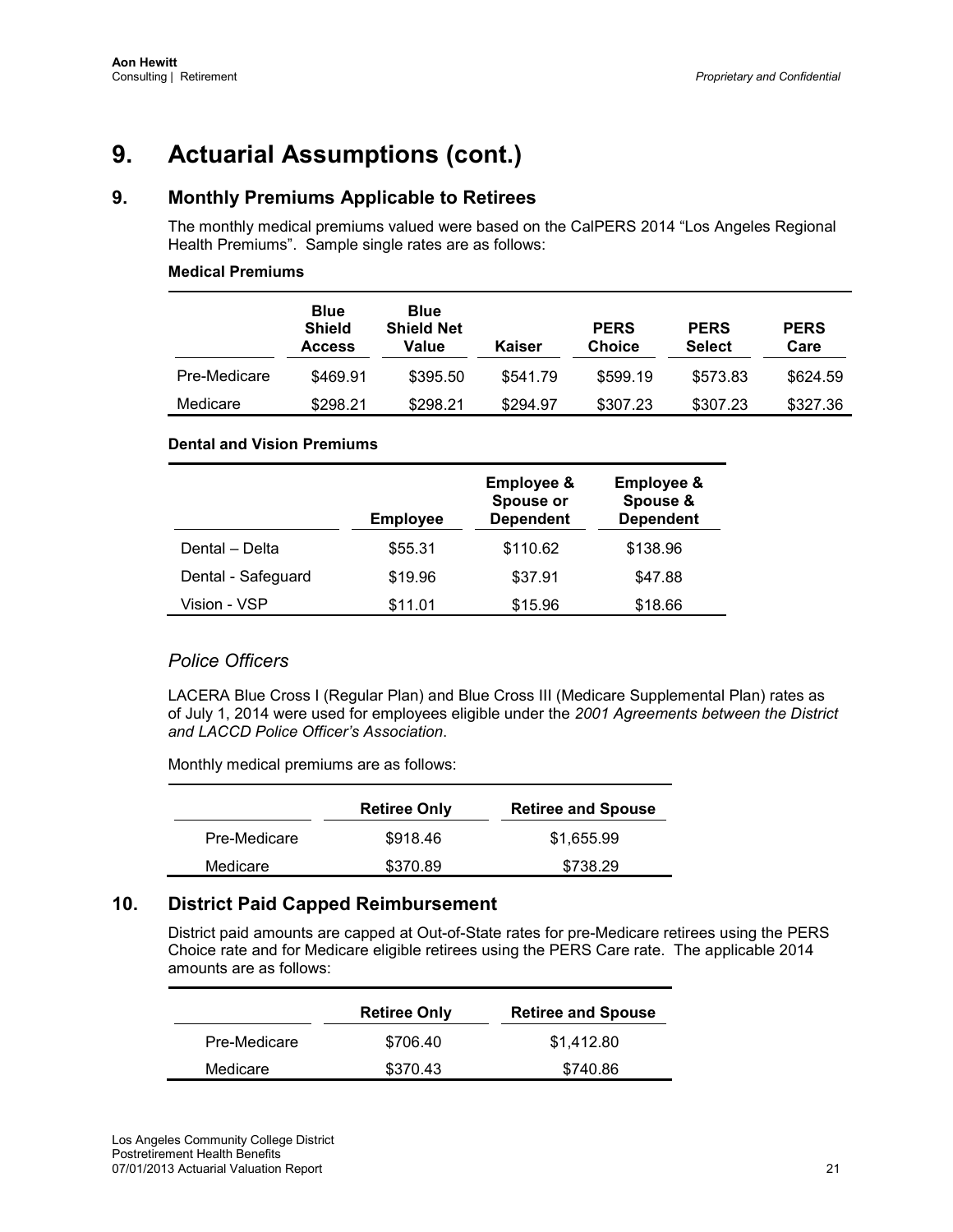# **11. 2013-2014 Base Year Claims**

Medical, dental, and vision claims are based on actual premiums.

# **12. Participants Valued**

Only current active and retired participants are valued.

# **13. Plan Participation**

Future eligible retirees are assumed to elect coverage at the following rates:

| Non-AB528 employees |  |
|---------------------|--|
|---------------------|--|

| Hired before 7/1/1998:<br>$\mathbf{r}$        | 99%  |
|-----------------------------------------------|------|
| Hired on or after 7/1/1998:<br>$\blacksquare$ |      |
| Between 10 and 15 years of eligibility:       | 75%  |
| Between 15 and 20 years of eligibility:       | 85%  |
| More than 20 years of eligibility:            | 99%  |
| AB528 employees                               | 50%  |
| <b>Police Officers</b>                        | 100% |

# **14. Plan Election**

Actual plan elections were used for current retirees. Based on elections of current retired participants, future eligible retirees are assumed to elect plan coverage based on the following:

|         |                              | Election | <b>Prior Year</b> |
|---------|------------------------------|----------|-------------------|
| Medical |                              |          |                   |
|         | <b>Blue Shield Access</b>    | $5.0\%$  | 5.0%              |
|         | <b>Blue Shield Net Value</b> | 2.5%     | 5.0%              |
|         | Kaiser                       | 30.0%    | 30.0%             |
|         | <b>PERS Choice</b>           | 25.0%    | 25.0%             |
|         | <b>PERS Select</b>           | 2.5%     | 5.0%              |
|         | <b>PERS Care</b>             | 35.0%    | 30.0%             |
| Dental  |                              |          |                   |
|         | Delta                        | 90.0%    | 90.0%             |
|         | Safeguard                    | 10.0%    | 10.0%             |
| Vision  |                              |          |                   |
|         | <b>VSP</b>                   | 100.0%   | 100.0%            |
|         |                              |          |                   |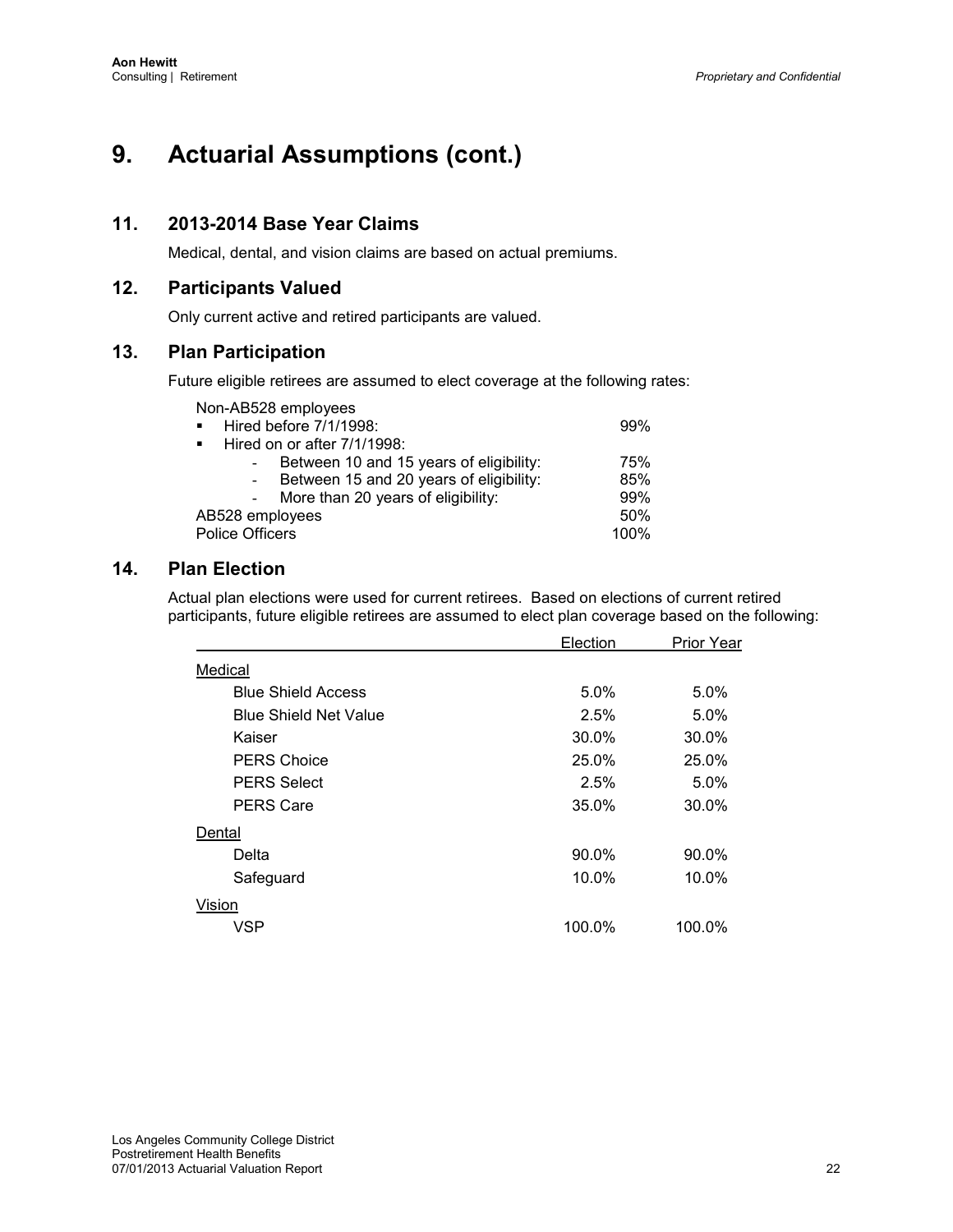# 15. **Spouse Assumption**

The following percentages of retirees are assumed to be married and elect employee plus one coverage:

General Employees (non-AB528 and AB528) 45% Police Officers 60% Males are assumed to be three years older than their female spouses.

### 16. **Hire Age for Police Officers**

Employees eligible under the *2001 Agreements between the District and LACCD Police Officer's Association* for whom hire date was not provided were assumed to start their pre LACERA service at age 31.

# 17. **Affordable Care Act**

The impact of Affordable Care Act was included in this valuation. In particular, the following items were valued:

- Reduced Funding on Medicare Advantage Plans by Federal Government
- **Excise Taxes on High Cost Plans**

Based on current information available, other Affordable Care Act provisions are not anticipated to impact the valuation results.

# **18. Changes in Valuation Assumptions / Methods**

The following assumptions were changed from the prior valuation:

- 1) Discount rate was changed from 5.81% to 6.88%
- 2) Demographic assumptions were based on updated CalSTRS AND CalPERS valuation assumptions, as applicable.
- 3) Healthcare Trend details of the changes are shown in the Annual Health Inflation section.
- 4) Plan Election Percentages details of the changes are shown in the Plan Election section.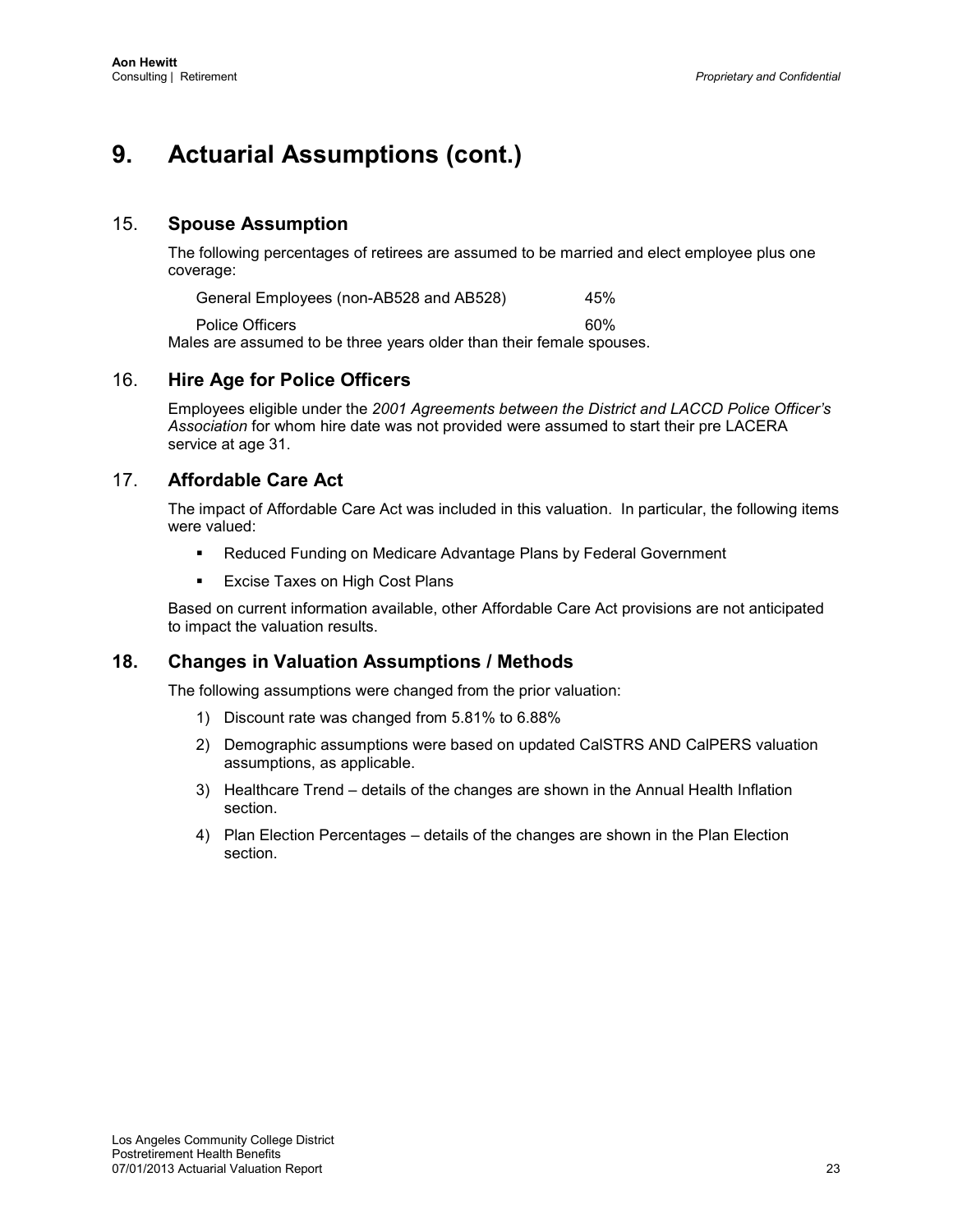# <span id="page-29-0"></span>**10. Glossary**

#### **Actuarial Accrued Liability (AAL)**

As determined by a particular Actuarial Cost Method, the portion of the Actuarial Present Value of plan benefits and expenses which is attributable to past service, and thus not provided for by future Normal Costs.

#### **Actuarial Assumptions**

Assumptions as to the occurrence of future events affecting benefit costs, such as: mortality, withdrawal, disablement and retirement; changes in compensation and employer provided benefits; rates of investment earnings and asset appreciation or depreciation; procedures used to determine the Actuarial Value of Assets; and other relevant items. The Actuarial Assumptions are used in connection with the Actuarial Cost Method to allocate plan costs over the working lifetime of plan participants.

#### **Actuarial Cost Method**

A procedure for determining the Actuarial Present Value of plan benefits and expenses and for developing an actuarially equivalent allocation of such value to time periods (e.g., past service, future service), usually in the form of a Normal Cost and an Actuarial Accrued Liability.

#### **Actuarial Experience Gain or Loss**

A measure of the difference between actual experience and that expected based upon a set of Actuarial Assumptions, during the period between two Actuarial Valuation Dates, as determined in accordance with a particular Actuarial Cost Method.

#### **Actuarial Present Value**

The value of an amount or series of amounts payable or receivable at various times, determined as of a given date by the application of a particular set of Actuarial Assumptions. For purposes of this standard, each such amount or series of amounts is:

- a. adjusted for the probable financial effect of certain intervening events (such as changes in compensation levels, Social Security, marital status, etc.).
- b. multiplied by the probability of the occurrence of an event (such as survival, death disability, termination of employment, etc.) on which the payment is conditioned, and
- c. discounted according to an assumed rate (or rates) of return to reflect the time value of money.

#### **Actuarial Present Value of Total Projected Benefits or Present Value of Benefits (PVB)**

Total projected benefits include all benefits estimated to be payable to plan members (retirees and beneficiaries, terminated employees entitled to benefits but not yet receiving them, and current active members) as a result of their service through the valuation date and their expected future service. The actuarial present value of total projected benefits as of the valuation date is the present value of the cost to finance benefits payable in the future, discounted to reflect the expected effects of the time value (present value) of money and the probabilities of payment. Expressed another way, it is the amount that would have to be invested on the valuation date so that the amount invested plus investment earnings will provide sufficient assets to pay total projected benefits when due.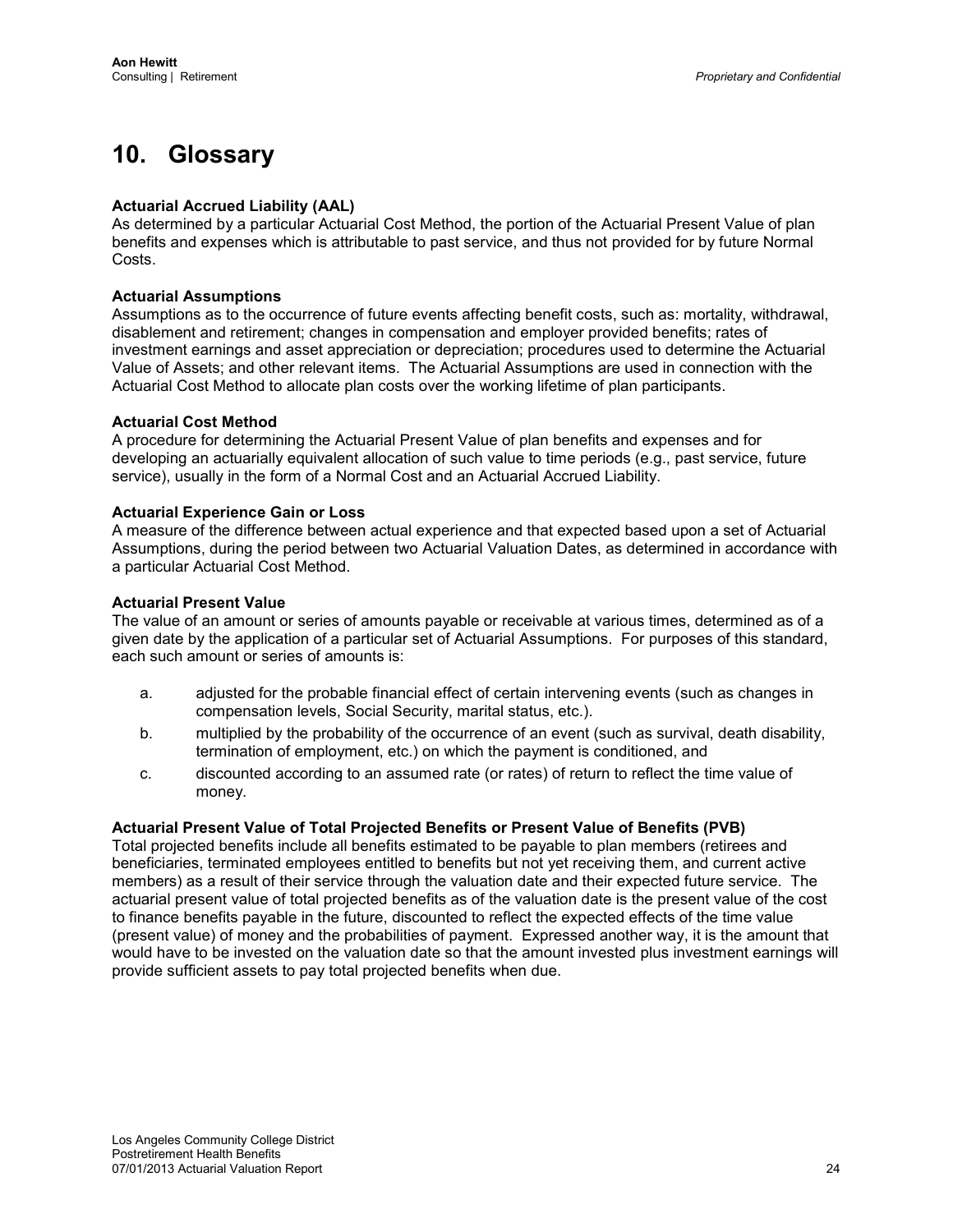### **Actuarial Valuation**

The determination, as of a Valuation Date, of the Normal Cost, Actuarial Accrued Liability, Actuarial Value of Assets, and related Actuarial Present Values for a benefit plan.

### **Actuarial Valuation Date**

The date as of which an actuarial valuation is performed.

#### **Actuarial Value of Assets**

The value of cash, investments, and other property belonging to a benefit plan, as used by the actuary for the purpose of an Actuarial Valuation.

### **Agent Multiple-Employer Plan**

An aggregation of single-employer plans, with pooled administrative and investment functions. Separate accounts are maintained for each employer so that the employer's contributions provide benefits only for the employees of that employer. A separate actuarial valuation is performed for each individual employer's plan to determine the employer's periodic contribution rate and other information for the individual plan, based on the benefit formula selected by the employer and the individual plan's proportionate share of the pooled assets. The results of the individual valuations are aggregated at the administrative level.

### **Aggregate Actuarial Cost Method**

A method under which the excess of the Actuarial Present Value of Projected Benefits of the group included in an Actuarial Valuation over the Actuarial Value of Assets is allocated on a level basis over the earnings or service of the group between the valuation date and assumed exit. This allocation is performed for the group as a whole, not as a sum of individual allocations. That portion of the Actuarial Present Value allocated to a valuation year is called the Normal Cost. The Actuarial Accrued Liability is equal to the Actuarial Value of Assets.

### **Amortization (of Unfunded Actuarial Accrued Liability)**

The portion of benefit plan costs or contributions which is designed to pay off principal and interest on the Unfunded Actuarial Accrued Liability.

### **Annual OPEB Cost (AOC)**

An accrual-basis measure of the periodic cost of an employer's participation in a defined benefit OPEB plan.

### **Annual Required Contributions of the Employer (ARC)**

The employer's periodic required contributions to a Defined Benefit OPEB Plan, which is the basis for determining an employer's Annual OPEB Cost. For a Cost Sharing Multiple-Employer Plan, the Contractually Required Contributions should be used to determine an employer's Annual OPEB Cost.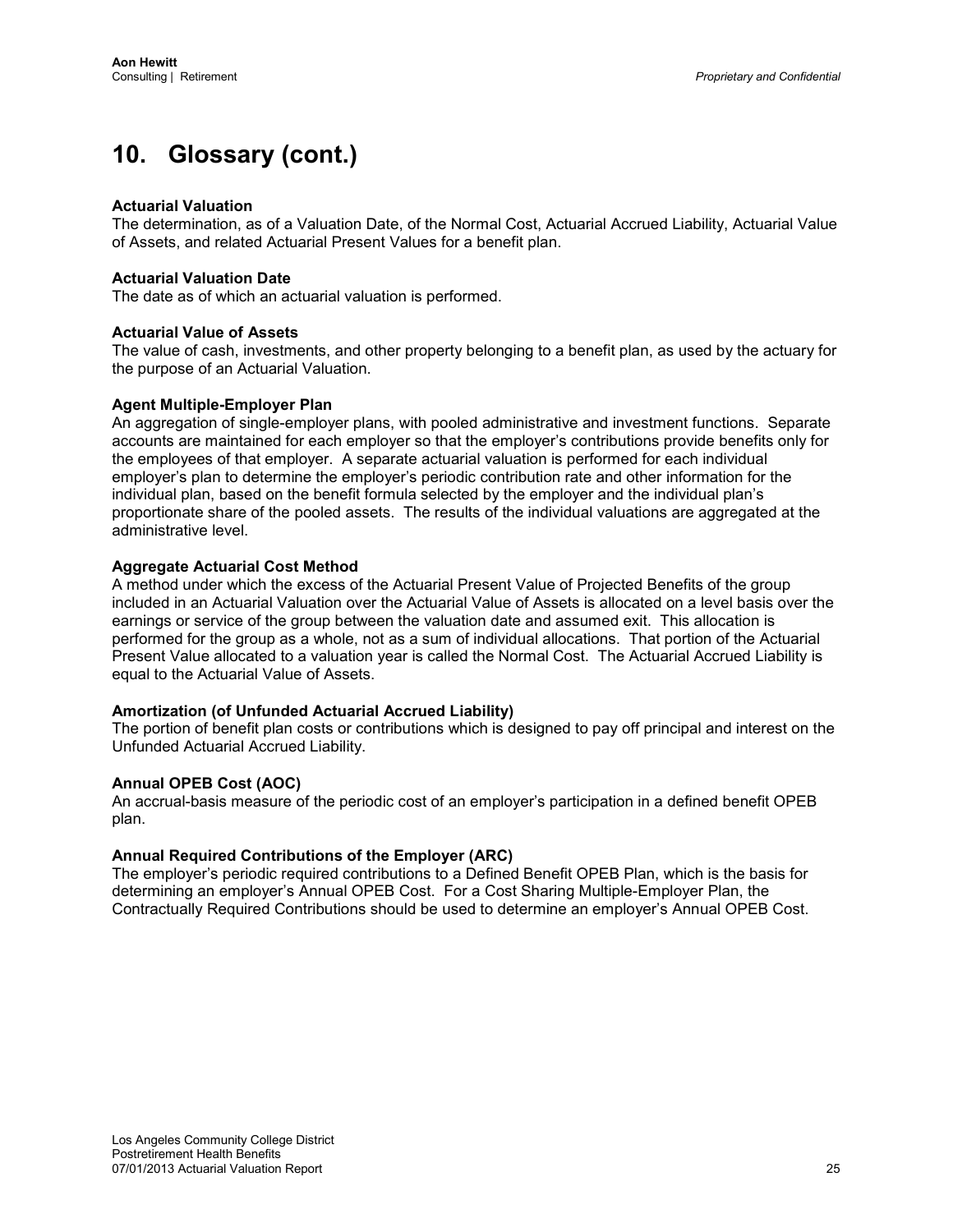### **Contractually Required Contributions (CRC)**

The contributions assessed by a Cost Sharing Multiple-Employer Plan to the participating employer for a period, without regard for the method used to determine the amounts.

### **Cost Sharing Multiple-Employer Plan**

A single plan with pooling (cost-sharing) arrangements for the participating employers. All risks, rewards, and costs, including benefit costs, are shared and are not attributed individually to the employers. A single actuarial valuation covers all plan members, and the same contribution rate(s) applies for each employer.

#### **Covered Group**

Plan members included in an actuarial valuation.

#### **Deferred Inactives**

Former employees, not yet receiving retirement benefits, who are eligible for plan benefits in the future.

#### **Defined Benefit OPEB Plan**

An OPEB plan having terms that specify the benefits to be provided at or after separation from employment. The benefits may be specified in dollars (for example, a flat dollar payment or an amount based on one or more factors such as age, years of service, and compensation), or as a type or level of coverage (for example, prescription drugs or a percentage of healthcare insurance premiums).

#### **Discount Rate (Investment Return Assumption)**

The rate used to adjust a series of future payments to determine the present value by reflecting the time value of money.

#### **Employer Contributions**

Contributions made in relation to the annual required contributions of the employer (ARC). An employer has made a contribution in relation to the ARC if the employer has (a) made payments of benefits directly to or on behalf of a retiree or beneficiary, (b) made premium payments to an insurer, or (c) irrevocably transferred assets to a trust, or equivalent arrangement, in which plan assets are dedicated to providing benefits to retirees and their beneficiaries in accordance with the terms of the plan and are legally protected from creditors of the employer(s) of plan administrator. Employer contributions generally do not necessarily equate to benefits paid.

#### **Entry Age Normal Actuarial Cost Method**

A method under which the Actuarial Present Value of the Projected Benefits of each individual included in an Actuarial Valuation is allocated on a level basis over the earnings or service of the individual between entry age and assumed exit age(s). The portion of this Actuarial Present Value allocated to a valuation year is called the Normal Cost. The portion of this Actuarial Present Value not provided for at a valuation date by the Actuarial Present Value of future Normal Costs is called the Actuarial Accrued Liability.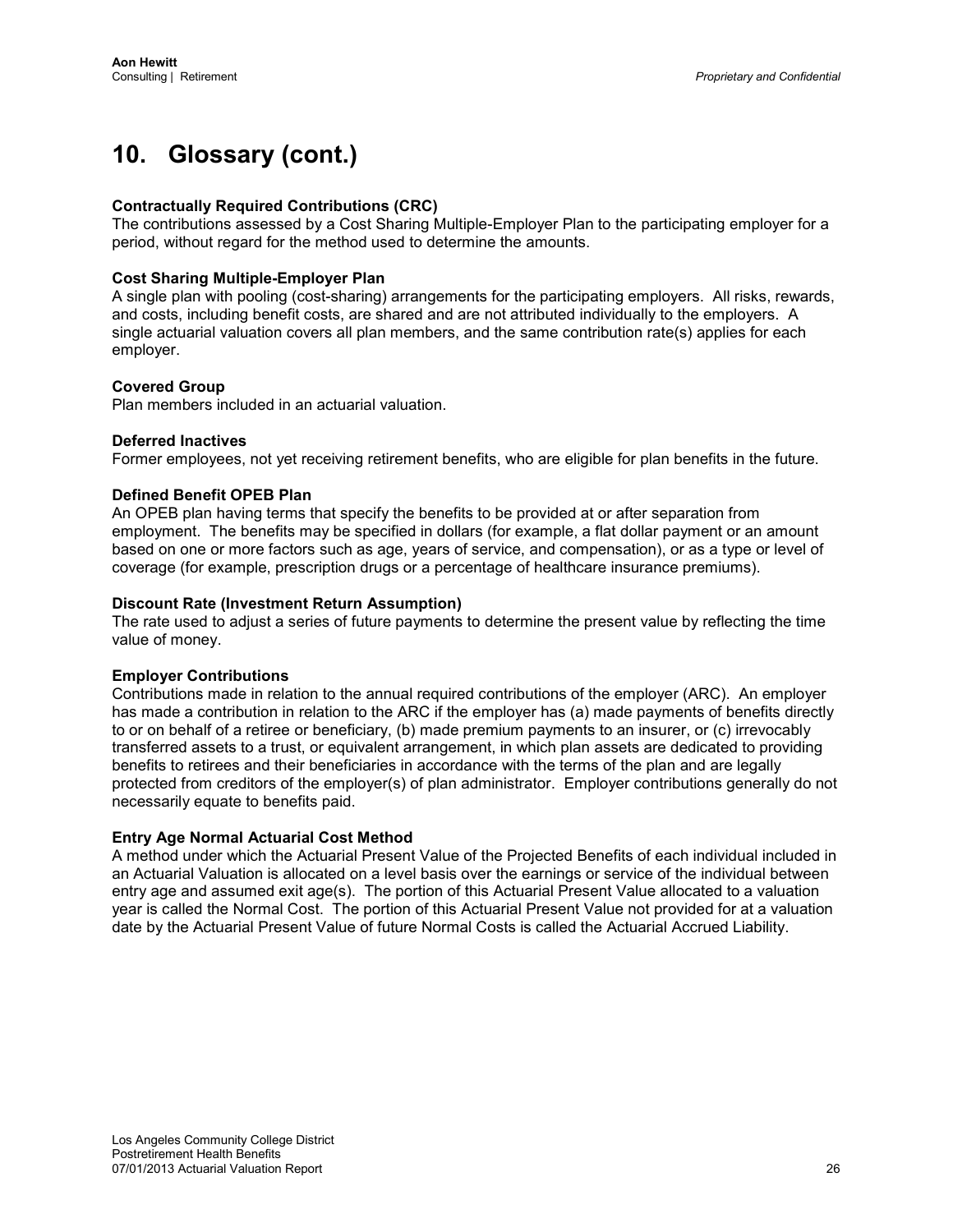### **Funded Ratio**

The actuarial value of assets expressed as a percentage of the Actuarial Accrued Liability.

### **Funding Excess**

The excess of the Actuarial Value of Assets over the Actuarial Accrued Liability.

#### **Funding Policy**

The program for the amounts and timing of contributions to be made by plan members, employer(s), and other contributing entities to provide the benefits specified by an OPEB plan.

#### **Healthcare Cost Trend Rate**

The rate of change in per capita health claims costs over time as a result of factors such as medical inflation, utilization of healthcare services, plan design, and technological developments.

#### **Implicit Rate Subsidy**

The differential between utilizing a blend of active and non-Medicare retiree experience for cost of benefits, and utilizing solely the expected retiree experience. Blending a lower cost active cohort with retirees results in an implicit rate subsidy for the retirees of the entire group.

#### **Inactives**

Certain former employees with a minimum amount of years of creditable service who have benefits payable from the retirement system.

#### **Level Percentage of Projected Payroll Amortization Method**

Amortization payments are calculated so that they are a constant percentage of the projected payroll of active plan members over a given number of years. The dollar amount of the payments generally will increase over time as payroll increases (e.g., due to inflation); in dollars adjusted for inflation, the payments can be expected to remain level.

#### **Market-Related Value of Plan Assets**

A term used with reference to the actuarial value of assets. A market related value may be fair value, market value (or estimated market value), or a calculated value that recognizes changes in fair or market value over a period of, for example, three to five years.

#### **Net OPEB Obligation (NOO)**

The cumulative difference since the effective date of this Statement between Annual OPEB Cost and the employer's contributions to the plan, including the OPEB liability (asset) at transition, if any, and excluding (a) short-term differences and (b) unpaid contributions that have been converted to OPEB-related debt.

#### **Normal Cost**

The portion of the Actuarial Present Value of plan benefits and expenses that is allocated to a valuation year by the Actuarial Cost Method.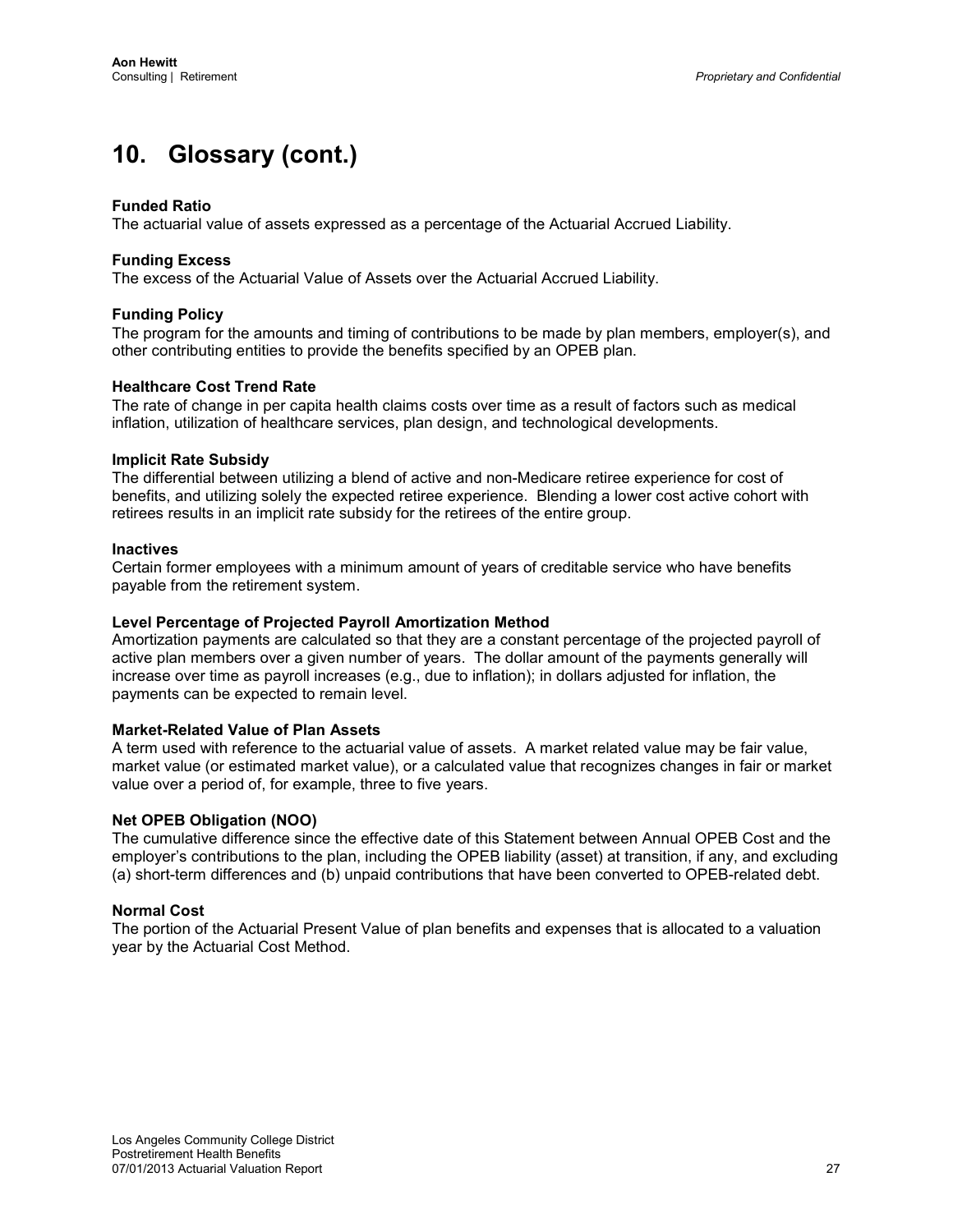### **OPEB Assets**

The amount recognized by an employer for contributions to an OPEB plan greater than OPEB expense.

### **OPEB Expenditures**

The amount recognized by an employer in each accounting period for contributions to an OPEB plan on the modified accrual basis of accounting.

#### **OPEB Expense**

The amount recognized by an employer in each accounting period for contributions to an OPEB plan on the accrual basis of accounting.

#### **OPEB Liabilities**

The amount recognized by an employer for contributions to an OPEB plan less than OPEB expense/expenditures.

### **Other Postemployment Benefits (OPEB)**

Postemployment benefits other than pension benefits. Other postemployment benefits (OPEB) include postemployment healthcare benefits, regardless of the type of plan that provides them, and all postemployment benefits provided separately from a pension plan, excluding benefits defined as termination offers and benefits.

### **Pay-As-You-Go**

A method of financing a plan under which the contributions to the plan are generally made at about the same time and in about the same amount as benefit payments and expenses becoming due.

#### **Plan Assets**

Resources, usually in the form of stocks, bonds, and other classes of investments, that have been segregated and restricted in a trust, or equivalent arrangement, in which (a) employer contributions to the plan are irrevocable, (b) assets are dedicated to providing benefits to retirees and their beneficiaries, (c) assets are legally protected from creditors of the employers or plan administrator, for the payment of benefits in accordance with the terms of the plan.

#### **Plan Members**

The individuals covered by the terms of an OPEB plan. The plan membership generally includes employees in active service, terminated employees who have accumulated benefits but are not yet receiving them, and retired employees and beneficiaries currently receiving benefits.

#### **Postemployment**

The period between termination of employment and retirement as well as the period after retirement.

#### **Postemployment Healthcare Benefits**

Medical, dental, vision, and other health-related benefits provided to terminated or retired employees and their dependents and beneficiaries.

#### **Postretirement Benefit Increase**

An increase in the benefits of retirees or beneficiaries granted to compensate for the effects of inflation (cost-of-living adjustment) or for other reasons. Ad hoc increases may be granted periodically by a decision of the board of trustees, legislature, or other authoritative body; both the decision to grant an increase and the amount of the increase are discretionary. Automatic increases are periodic increases specified in the terms of the plan; they are nondiscretionary except to the extent that the plan terms can be changed.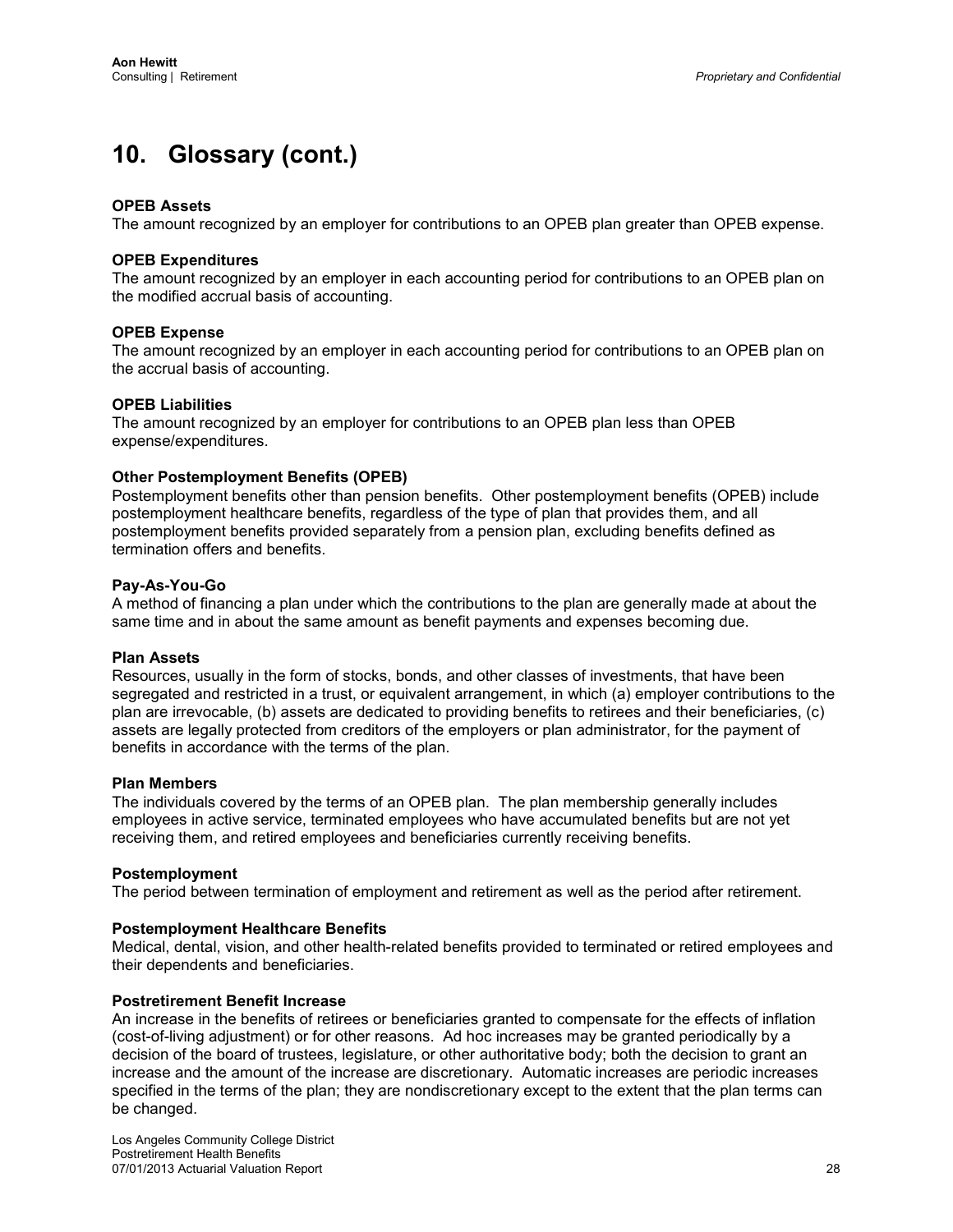### **Projected Benefits**

Those plan benefit amounts which are expected to be paid at various future times under a particular set of Actuarial Assumptions, taking into account such items as the effect of advancement in age and past and anticipated future compensation and service credits. That portion of an individual's Projected Benefit allocated to service to date, determined in accordance with the terms of a plan and based on future compensation as projected to retirement, is called the Credited Projected Benefit.

### **Projected Unit Credit Actuarial Cost Method**

A method under which the benefits (projected or unprojected) of each individual included in an Actuarial Valuation are allocated by a consistent formula to valuation years. The Actuarial Present Value of benefits allocated to a valuation year is called the Normal Cost. The Actuarial Present Value of benefits allocated to all periods prior to a valuation year is called the Actuarial Accrued Liability.

Under this method, the Actuarial Gains (or Losses), as they occur, generally reduce (or increase) the Unfunded Actuarial Accrued Liability.

Under this method, benefits are projected to all future points in time under the terms of the Plan and actuarial assumptions (for example, health trends). Retirees are considered to be fully attributed in their benefits. For actives, attribution is to expected retirement age; thus, benefits at each future point in time are allocated to past service based on a proration of service-to-date over total projected service.

#### **Required Supplementary Information (RSI)**

Schedules, statistical data, and other information that are an essential part of financial reporting and should be presented with, but are not part of, the basic financial statements of a governmental entity.

#### **Single-Employer Plan**

A plan that covers the current and former employees, including beneficiaries, of only one employer.

#### **Sponsor**

The entity that established the plan. The sponsor generally is the employer or one of the employers that participate in the plan to provide benefits for their employees and employees of other employers.

#### **Substantive Plan**

The terms of an OPEB plan as understood by the employer(s) and plan members.

#### **Transition Year**

The fiscal year in which this Statement is first implemented.

#### **Unfunded Actuarial Accrued Liability (Unfunded Actuarial Liability)**

The excess of the Actuarial Accrued Liability over the Actuarial Value of Assets.